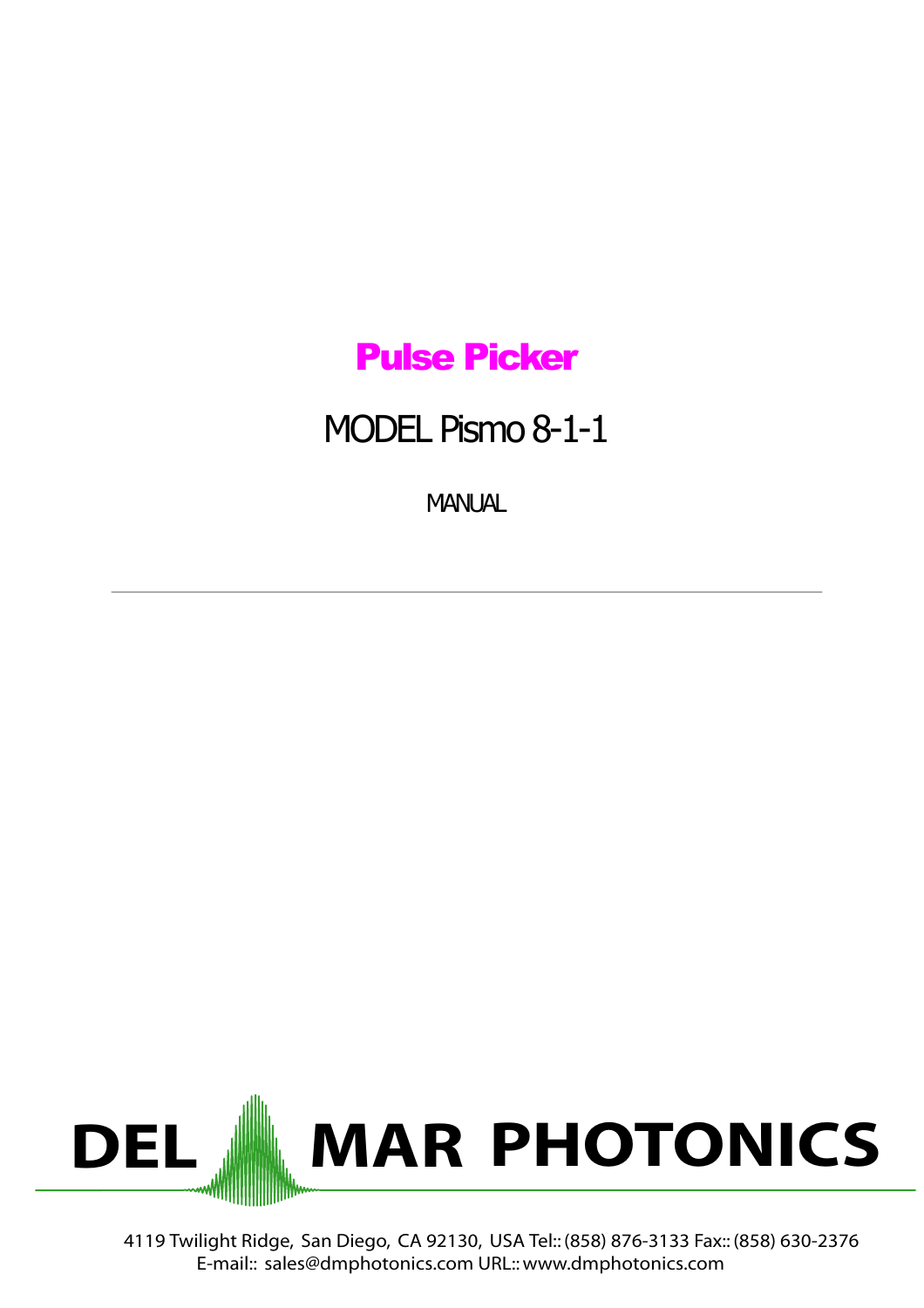Please take time to read and understand this Manual and familiarize yourself with the information that we have compiled for you before you use the product. This Manual should stay with the product to provide you and all future users and owners of the product with important operating, safety and other information.



**Do not open the Pockels cell and control unit devices. There are no user serviceable parts, equipment or assemblies associated with this product. All service and maintenance will be performed only at the factory.**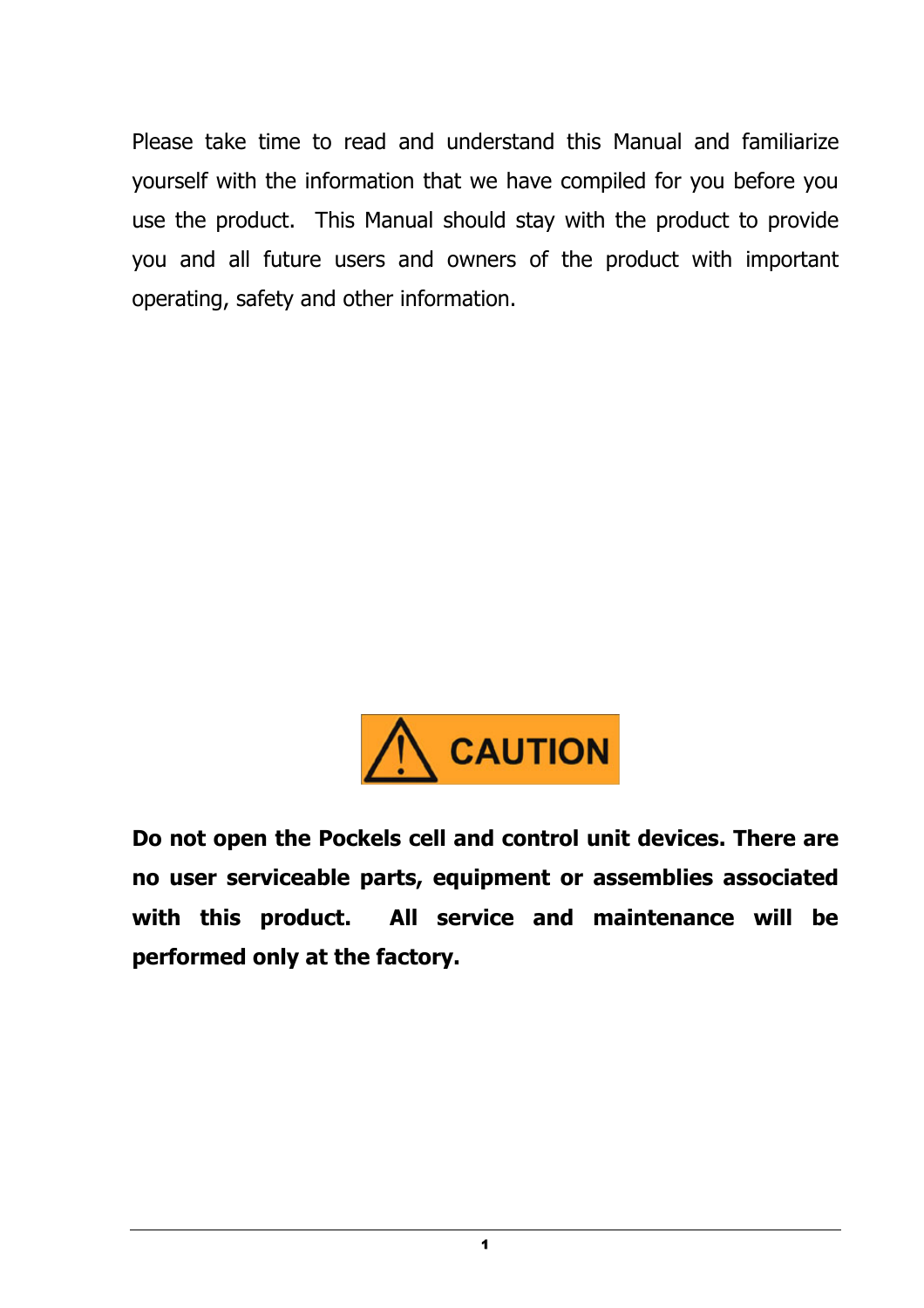## GENERAL SAFETY INSTRUCTIONS

**In order to ensure the safe operation and optimal performance of the product, please follow these warnings and cautions in addition to the other information contained elsewhere in this document.**

- **WARNING: Make sure this instrument is properly grounded through the protective conductor of the AC power cable. Any interruption of the protective grounding conductor from the protective earth terminal can result in personal injury.**
- **CAUTION: Before supplying the power to the instrument, make sure that the correct voltage of the AC or DC power source is used (see paragraph 5 Performance characteristics). Failure to use the correct voltage could cause damage to the instrument.**
- *WARNING:* **Do not open the Pockels cell and control unit devices. No operator serviceable parts inside. Refer all servicing to qualified Del Mar Photonics Inc personnel. To prevent electrical shock, do not remove covers (because hivoltage - <sup>~</sup> 8-12kV). Any tampering with the product will void the warranty.**
- **WARNING: For continued protection against fire hazard, replace the line fuses with only the same types and ratings. The use of other fuses or material is prohibited.**
- **WARNING: If this instrument is used in <sup>a</sup> manner not specified in this document, the protection provided by the instrument may be impaired. This product must be used only in normal conditions.**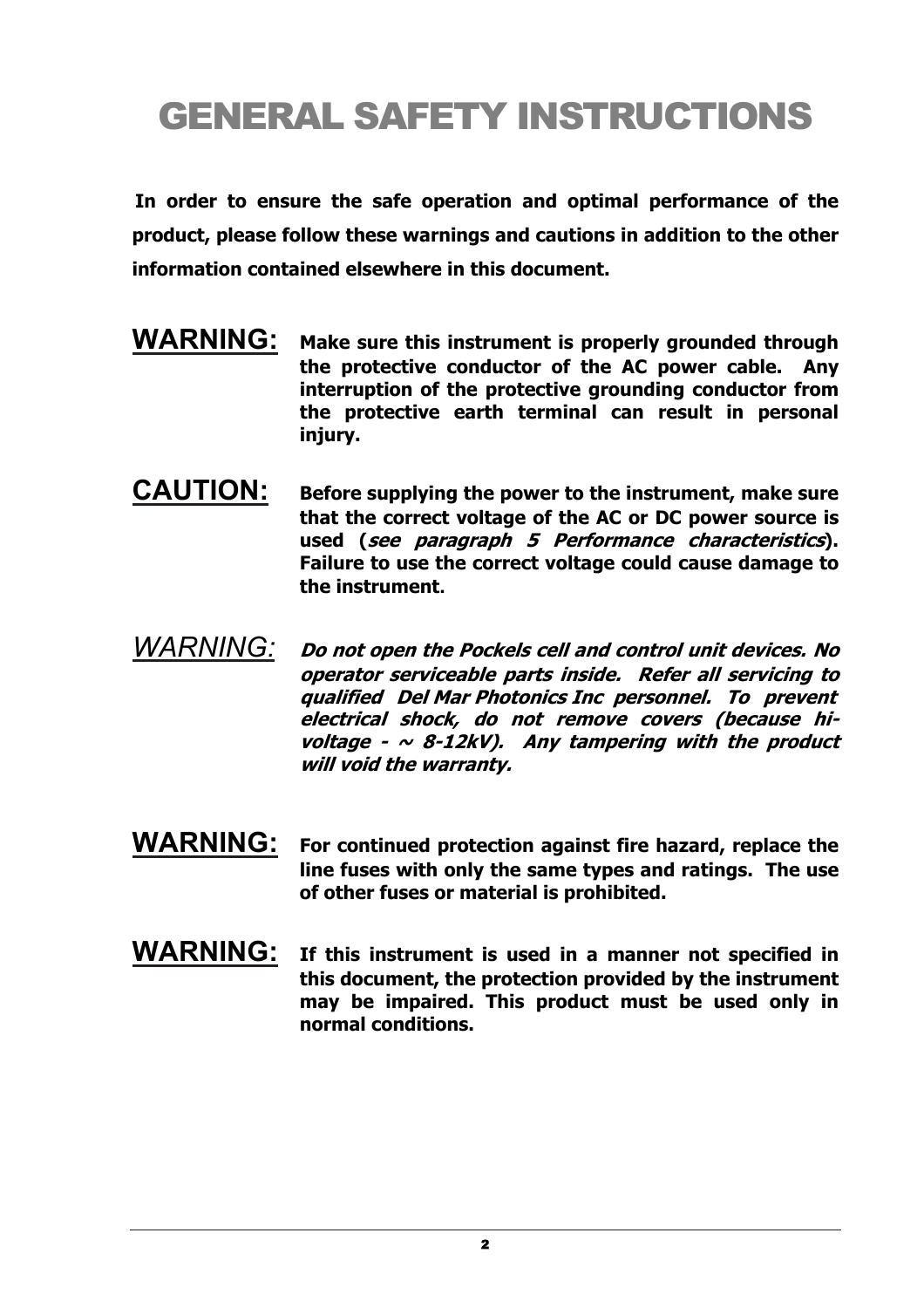# TABLE OF CONTENTS

| 1.  | PRINCIPLES OF OPERATION                   | 4  |
|-----|-------------------------------------------|----|
| 2.  | <b>ACCESSORIES</b>                        | 5  |
| 3.  | <b>CONTROLLING THE POCKELS CELL</b>       | 6  |
| 4.  | <b>CONTROL UNIT - GENERAL DESCRIPTION</b> | 7  |
| 5.  | <b>PERFORMANCE CHARACTERISTICS</b>        | 9  |
| 6.  | <b>DEVICE CONTROL</b>                     | 11 |
| 6.1 | <b>EXECUTABLE STRINGS IN MENU</b>         | 11 |
| 6.2 | <b>LED DESCRIPTION</b>                    | 12 |
| 6.3 | <b>MENU DESCRIPTION</b>                   | 12 |
| 7.  | <b>ALIGNMENT</b>                          | 19 |
| 7.1 | OPTICAL PART OF PULSE PICKER ALIGNMENT    | 20 |
| 7.2 | ELECTRICAL PART OF PULSE PICKER ALIGNMENT | 22 |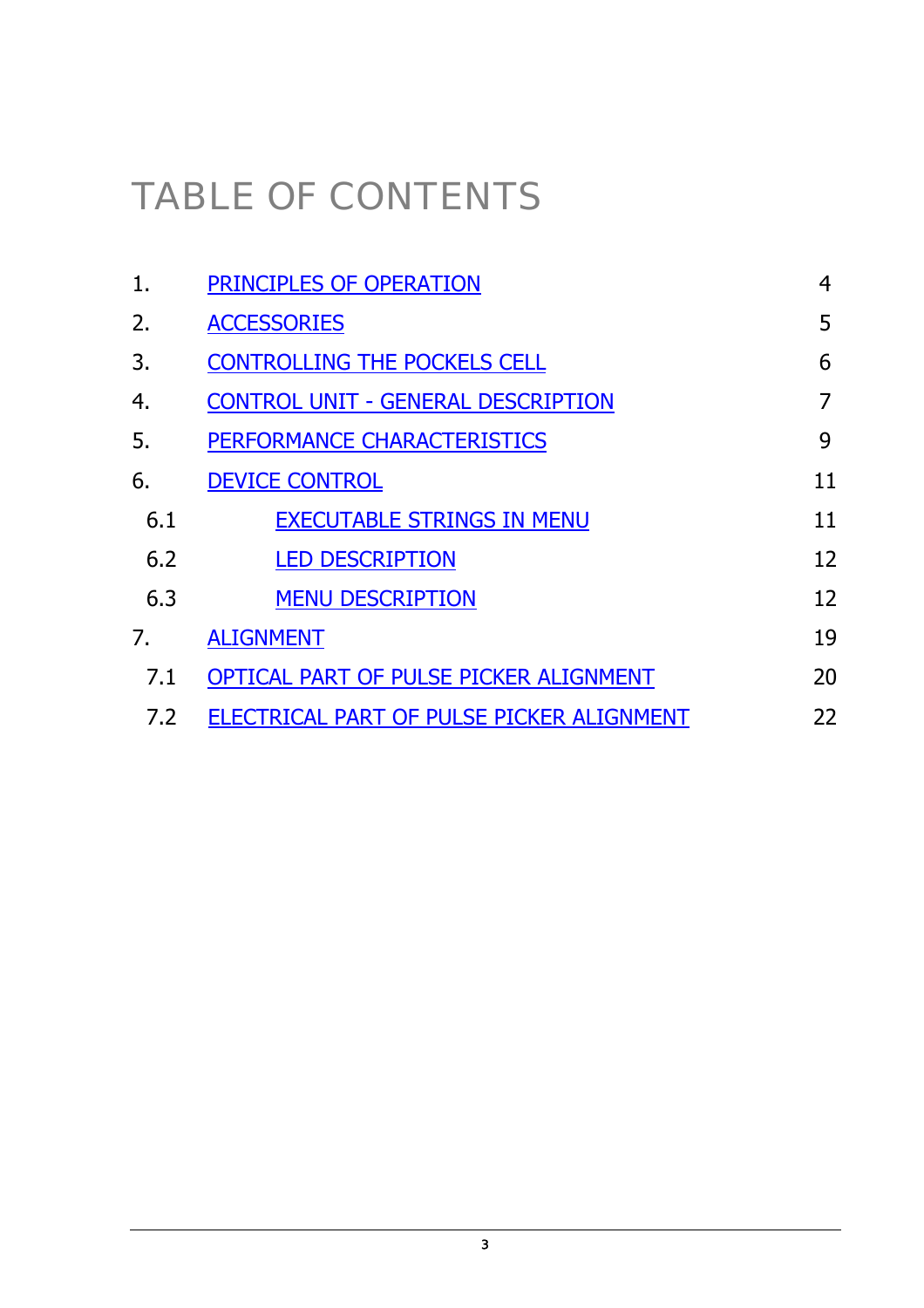## 1. Principles of operation

A Pulse Picker (PP) is used to pick out single optical pulses of picosecond or femtosecond duration from a sequence of pulses and for controlling femtosecond multipass and regenerative amplifiers.

The pulse picker operation is based on the linear electrooptic effect (Pockels effect). An electro-optical crystal (DKDP) is placed between two polarizers oriented at a 90 $^{\circ}$  angle to one another *(see fig. 1)*. Linearly polarized light passes through the first polarizer (Glan Prism). By applying a high voltage ( $\sim$  10 kV) to the electro-optical crystal an induced birefringence occurs. When the birefringent phase difference reaches  $\lambda/2$ , polarization is rotated by 90 $^{\circ}$  and linearly polarized light freely passes through the second polarizer (Glan Prism). When no voltage is applied the polarization does not rotate and the second polarizer reflects the light.



Figure 1. Pulse Picker Operation Scheme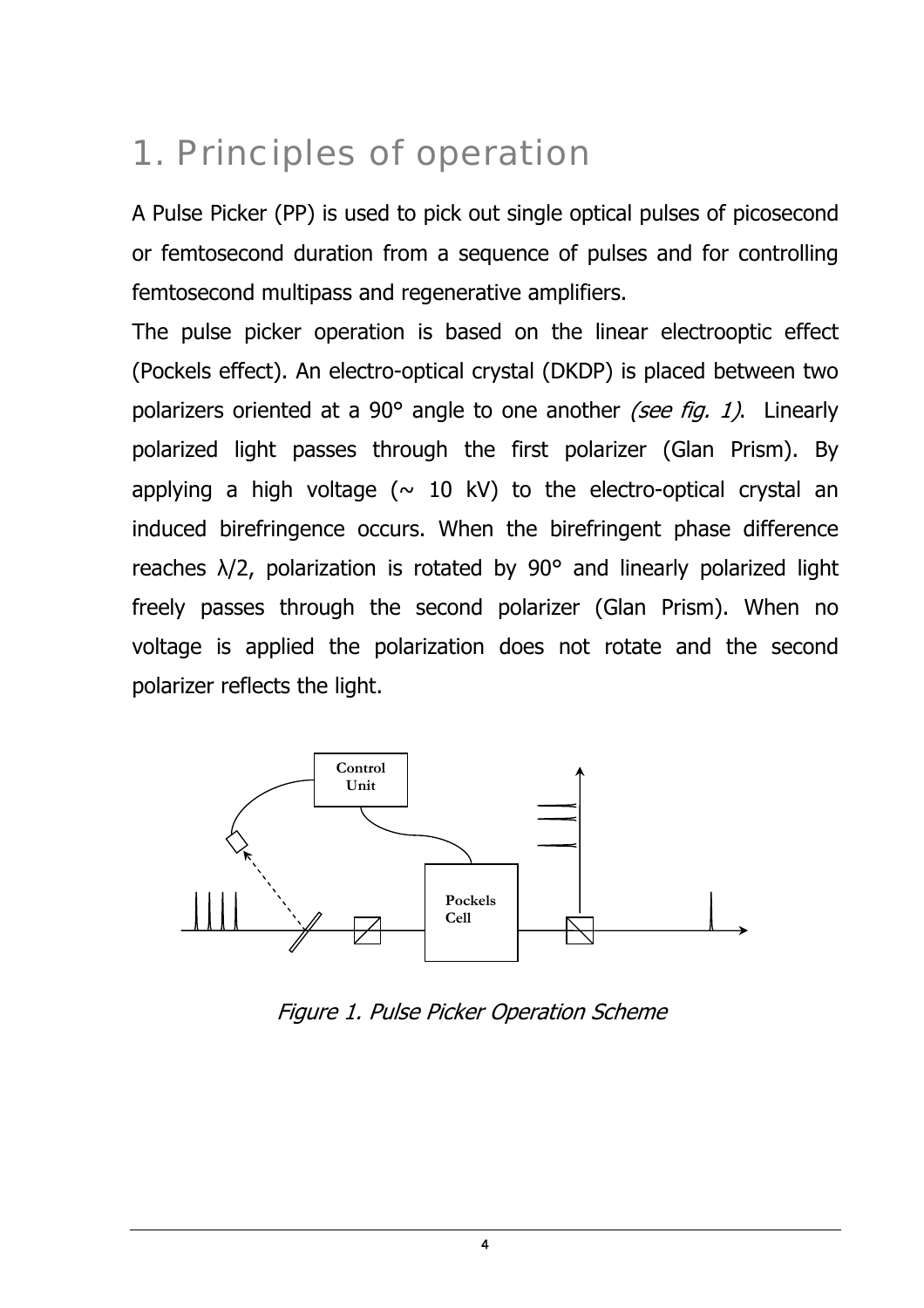## 2. Accessories

| Part                                                                           | Quantity       | <b>Note</b>                                                                                |
|--------------------------------------------------------------------------------|----------------|--------------------------------------------------------------------------------------------|
| Pockels Cell                                                                   | 1              | DKDP crystal with shutter drivers                                                          |
| <b>Control Unit</b>                                                            | 1              | DC power supply for shutter drivers<br>with front<br>display and<br>control<br>electronics |
| Connection cable                                                               | $\mathbf{1}$   | Cable for connecting the Pockels cell<br>to the Control Unit                               |
| AC power cord                                                                  | 1              | For connecting the Control Unit to<br>110127/220240V AC power source                       |
| <b>Plastic fiber</b>                                                           | $\mathbf{1}$   | For use with the Control Unit                                                              |
| Glan Prism (ARC 800)                                                           | $\overline{2}$ | For polarization of light                                                                  |
| Retarder $(\lambda/2)$ (ARC 800 nm)<br>(optional)                              | $\mathbf{1}$   | For rotation of plane-of-polarization                                                      |
| Mounting Post-Holder MPH (with<br>holder-adapter for<br>retarder,<br>optional) | 1              | For mounting the Glan Prism and<br>retarder                                                |
| Mounting Post-Holder MPH                                                       | $\mathbf{1}$   | For mounting the Glan Prism                                                                |
| Manual                                                                         | 1              | This Document                                                                              |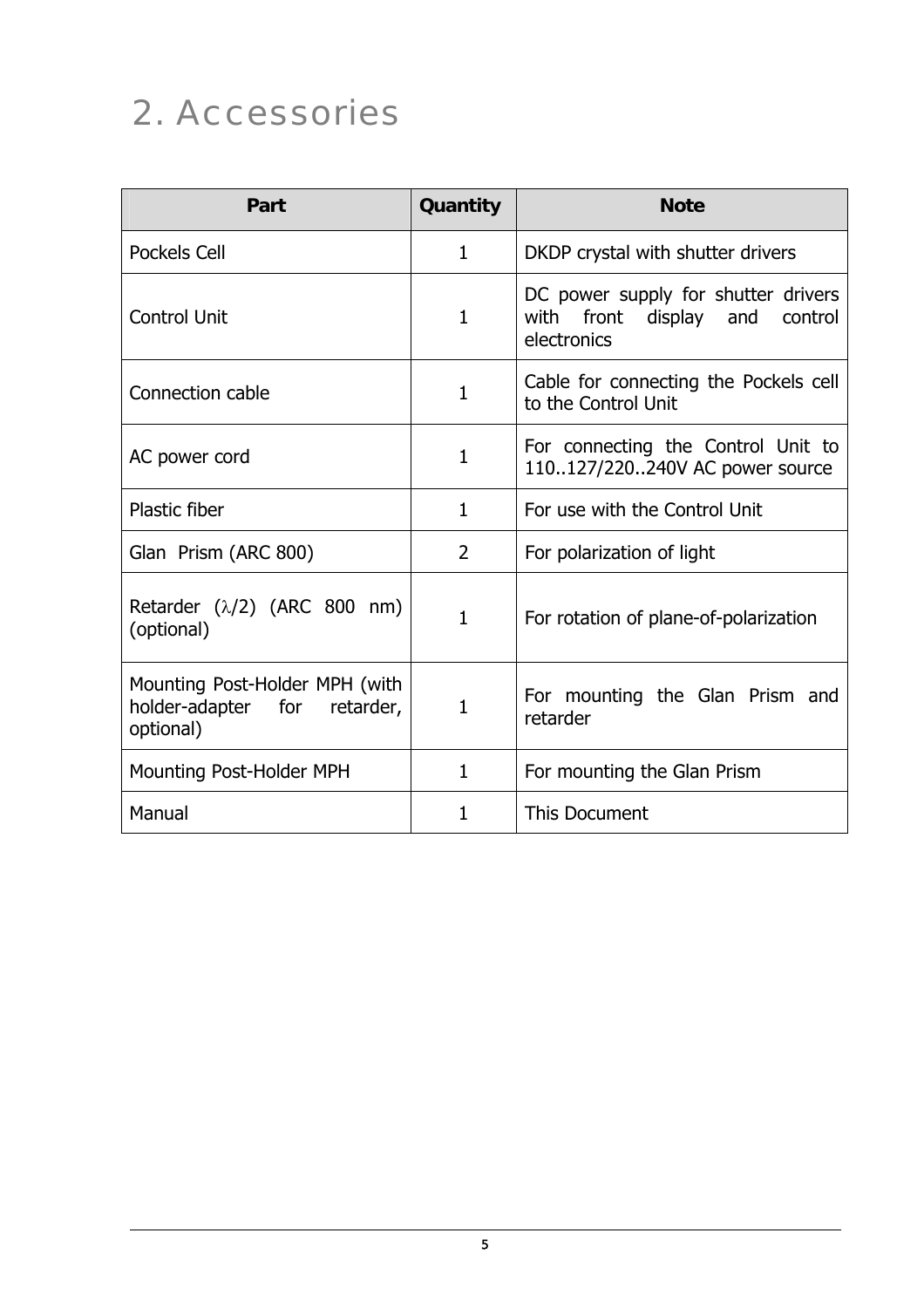## 3. Controlling the Pockels cell

High voltage pulses (duration  $\sim$  8 ns at level 0.1 of maximum) are generated by a high voltage power unit driven by the control unit. The control unit should have the following signals to generate the highvoltage pulse *(see fig. 2)*: «External trigger» – system triggering signal and high-frequency optical signal - «Optical» - to lock the Pockels cell opening moment with the optical pulses. The cell opening moment is determined by the signals «Delay 0» and «Delay 1» corresponding to channels «A» and «B».



Figure 2. Pulse picking timing**.**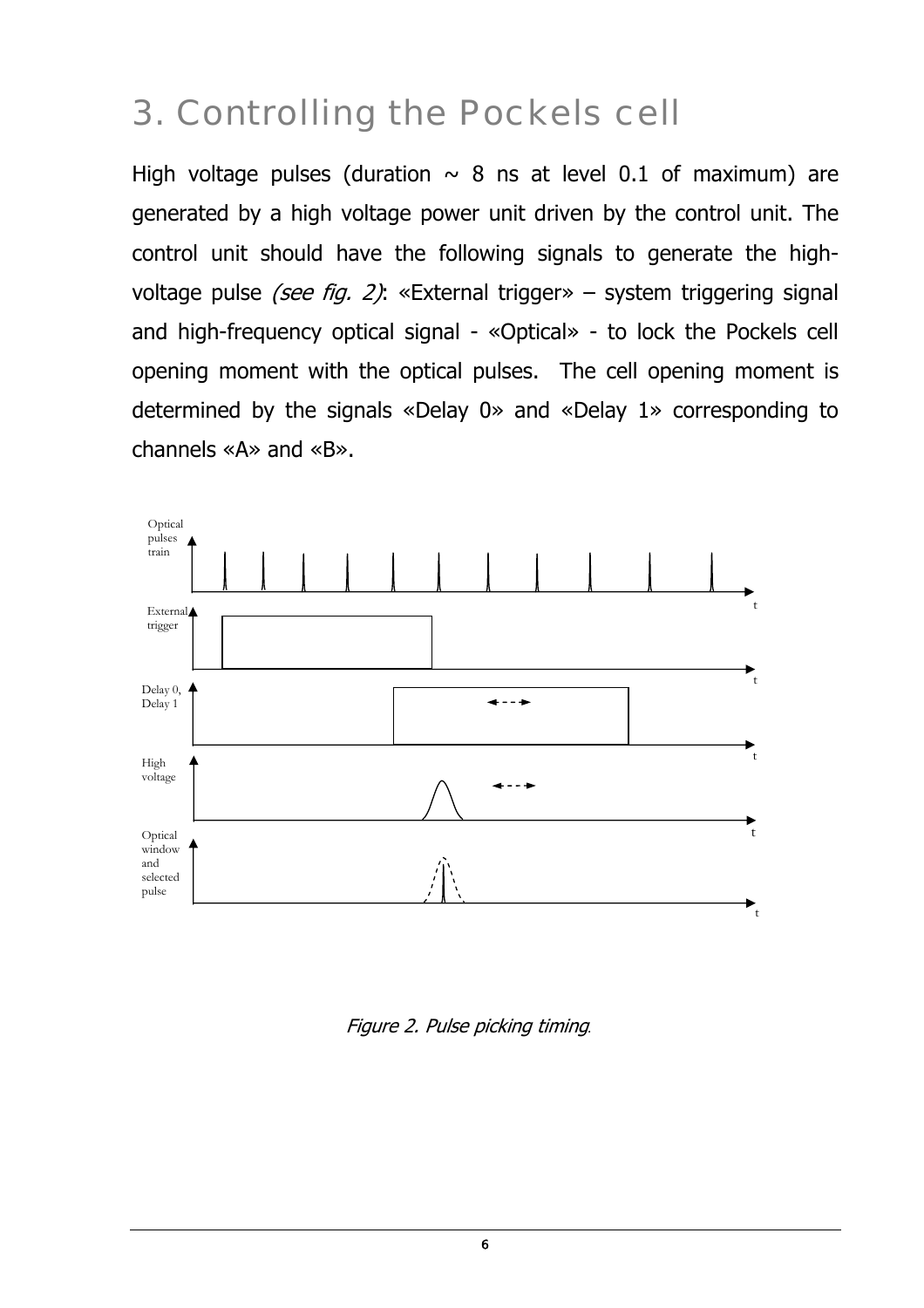## 4. Control unit – general description

Control unit provides four pulses with precise delay and one dedicated pulse for pump laser triggering that can be synchronised with various signals. Each delay channel consists of 12-bit digital delay with 50MHz clock frequency and approximately 40ns range continuous delay. 50Mhz delay oscillator is phase-triggered, so that is no one period jitter occurs. Besides delay channels, the apparatus contains two 12-bit frequency dividers with prescalers and starter control.

The triggering signals for delay start can be chosen from two external inputs (TTL and wide range adjustable) and frequency dividers. This triggering signal can be synchronized with optical signal (built-in Si or InGaAs sensor with fiber-optic input), or one of two external sources of RF, internal 100MHz crystal or stay unsynchronised. **After synchronisation a "Pump start" pulse with fixed 5µs duration is formed.** The front of this pulse can be precisely delayed up to 40ns to match pump optical pulse with femtosecond train. Then, after an additional digital delay, all four delay channels start. To simplify the apparatus usage with acousto-optic Q-switched lasers with large and, probably, unstable delay between trigger and optical pulses delay autocompensation can be used. Delays are functioning in five modes: free running, skipped, enabled, single shot asynchronous and single shot synchronous. In the free running mode every triggering pulse cause delay output pulses at every channels, except frequency overrun protection takes place. If the time between two triggering pulses is less then admissible, the second pulse is ignored. In skipped mode some channels acts every time, and some  $-$  only after skipping signal edge takes place at the nearest subsequent triggering pulse. Enabled mode is like skipped one, but output pulses are present if skipping signal has high level. In the single shot asynchronous mode delay output pulses appears at the nearest subsequent to single shot command triggering pulse. The command can be given from on-screen menu, from external button (optional) or trough RS-232C interface. Single shot synchronous mode in contrast to asynchronous one gives output pulses only after first skipping signal following to single shot command. Any delay channel can be separately turned into both skipped (behaviour according to mode) and unskipped mode (output pulse at every triggering pulse). Control unit have a possibility to produce output pulse bursts with controlled length at every skipping signal edge or single pulse command. This option is available only in skipped and single pulse modes.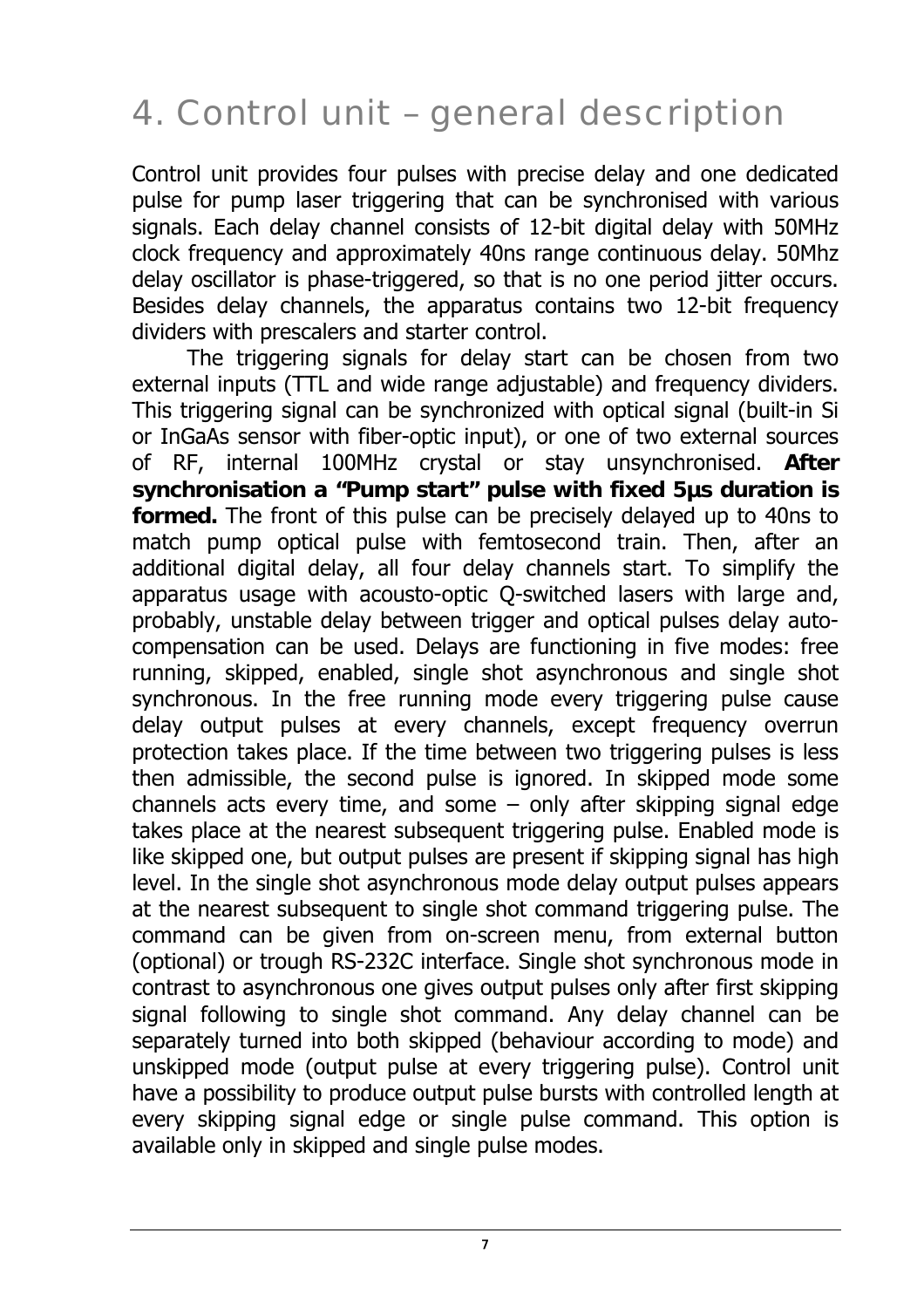The output of first three delay channels can be used to start highvoltage switches (cell drivers). All delay outputs and some other signals are available on six TTL outputs: three with 50Ώ load capability on the front panel and three on "Expansion" socket. Signal can be selected independently for any of six TTL outputs. The apparatus provides up to three (depends on request) adjustable voltages for cell driver's supplies.

All device parameters are controlled with one tuning knob. Parameter selection and adjustment is accomplished with a set of menus on internal LCD display. Also, all tunings can be made from personal computer trough RS-232C interface. Device configuration can be stored in one of four non-volatile memory blocks. Configuration is automatically loaded from memory block 0 during start-up and automatically saved in this block on shutdown, so it is default configuration. Other memory blocks can be accessed manually trough on-screen menu.

Proper accuracy and range of delay values and output supply voltages are provided digitally by appropriate coefficients and limits. Recalibration can be done in any time with corresponding PC software utility and proper measuring instruments. Calibration is stored in nonvolatile memory.

Main portion of the apparatus is realised in programmable logic device (FPGA) that is configured from microcontroller program memory at start-up. Microcontroller software can be updated at any time through RS-232 interface. So, apparatus functions can be adopted flexibly to a wide set of tasks.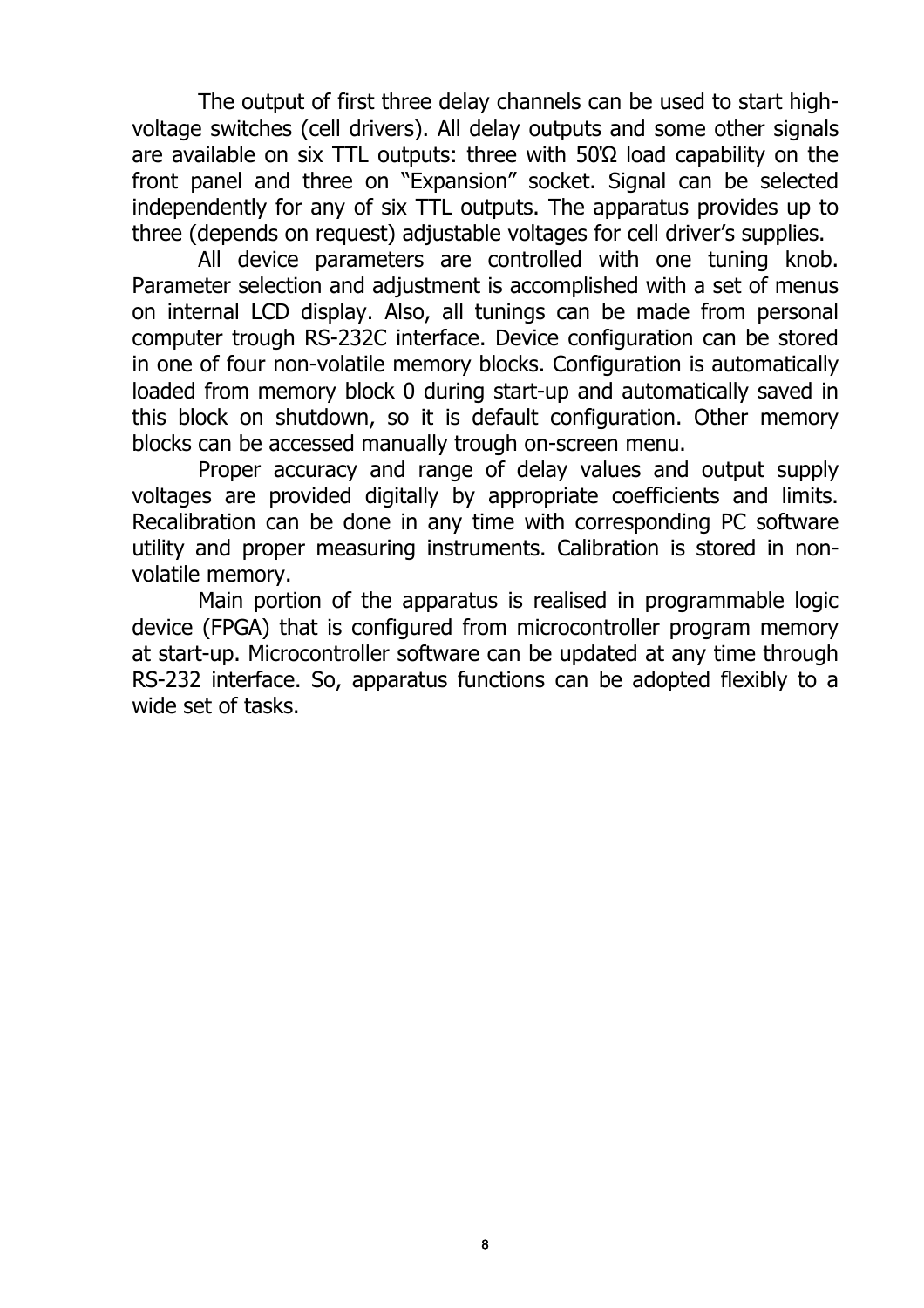### 5. Performance characteristics

### **RF external BNC input**

Frequency range 30...250MHz

### **RF external DB input**

Frequency range 0...130MHz

#### **Optical input (fiber-coupled)**

Frequency range 10...150MHz

### **Trigger external BNC input**

Input coupling and AC and AC Minimal pulse duration 20ns Slew rate, not less then  $1 \text{V/us} (1:1 \text{ mode})$ 

#### **Trigger external DB input**

Level TTL Input impedance 18kOhm / 10pF Minimal pulse duration 10ns Maximal edge duration 100ns

#### **Delay channels**

Number of delay channels 4 Delay step <20ps Output pulse duration 1.3us Delay RF synchronization:

### **Pump start**

Pulse width Fine delay Delay from "Pump start" to delay channels start Delay between pump optical pulse and "Pump start" Pump laser delay compensation modes

#### **Frequency dividers**

Divisor value 2...4096 Prescaler divisor value 16/256/4096

Level 30...600mV RMS @50Ohm (60mV min over 150MHz)

Level **Level TTL @18kOhm/10pF** 

Wavelength range 500…1650nm with Ge detector (50um glass fiber)

Level **Level 1.2** Conserved the U.2...30V, positive and negative, adjustable Input impedance 25kOhm/2.2kOhm/50Ohm 10V/us (1:10 mode)

Delay range The Australian Music (from "Delay start" to delay output pulses) Delay instability 2\*10e-4\*Delay+0.3ns (After 10 minutes of operation) Jitter less then 60ps+10ps/(every 1us delay) RMS Frequency overrun protection 50Hz-50kHz (depends on HV keys type) Delay start from: External trigger (both BNC and DB), frequency dividers External RF (both BNC and DB), optical input, internal 100MHz crystal and without synchronization.

5us

0..40ns 20ns..40us in 10ns steps or 2..4095 periods of RF signal (depends on operating mode) -1.28us..+1.27us in 10ns steps or -128..+127 periods of RF signal (depends on mode) no compensation, manual compensation, auto-compensation (with additional photosensor)

Input frequency range 0…180MHz (without prescaler)/ 0…250MHz (with prescaler) Signal to divide: External RF and trigger (both BNC and DB), optical input, internal 100MHz crystal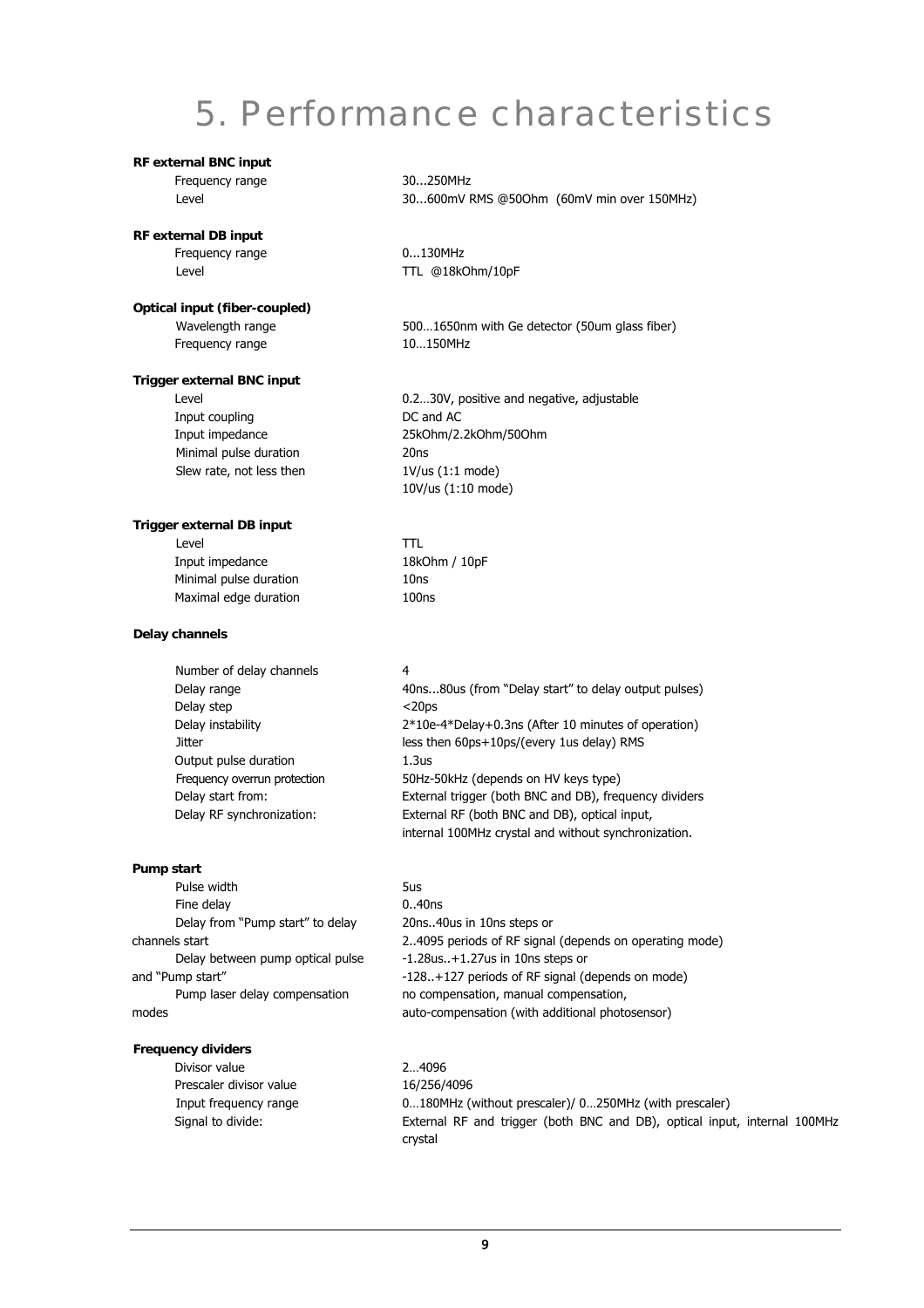| Output pulses at "Out 1" - "Out 3" (front panel, BNC): |                                                                                                                                                                               |
|--------------------------------------------------------|-------------------------------------------------------------------------------------------------------------------------------------------------------------------------------|
| Amplitude                                              | 4.35V @ 500hm                                                                                                                                                                 |
| Edge duration                                          | $<$ 3ns                                                                                                                                                                       |
| Frequency range                                        | $0.130$ MHz                                                                                                                                                                   |
| Available signals:                                     | All delay outputs, pump start, frequency divider outputs, delay start, phase-<br>triggered 50MHz oscillator, all external RF and trigger signals, optical inputs<br>(digital) |
| Signal selection                                       | Any signal from set, independent at any output.                                                                                                                               |
| Shutter drivers power supply                           |                                                                                                                                                                               |
| Voltage range                                          | up to 520 V                                                                                                                                                                   |
| Maximal output current                                 | 160 <sub>m</sub> A                                                                                                                                                            |
| Overload protection                                    | Yes                                                                                                                                                                           |
| Power consumption                                      | < 150 W                                                                                                                                                                       |
| Power circuit voltage                                  | 85-230V AC / 110-320V DC                                                                                                                                                      |
| <b>Dimensions</b>                                      | 482x250x88 (19" 2U case)                                                                                                                                                      |



**Figure 3.1.** Photo of front and rear panel of control unit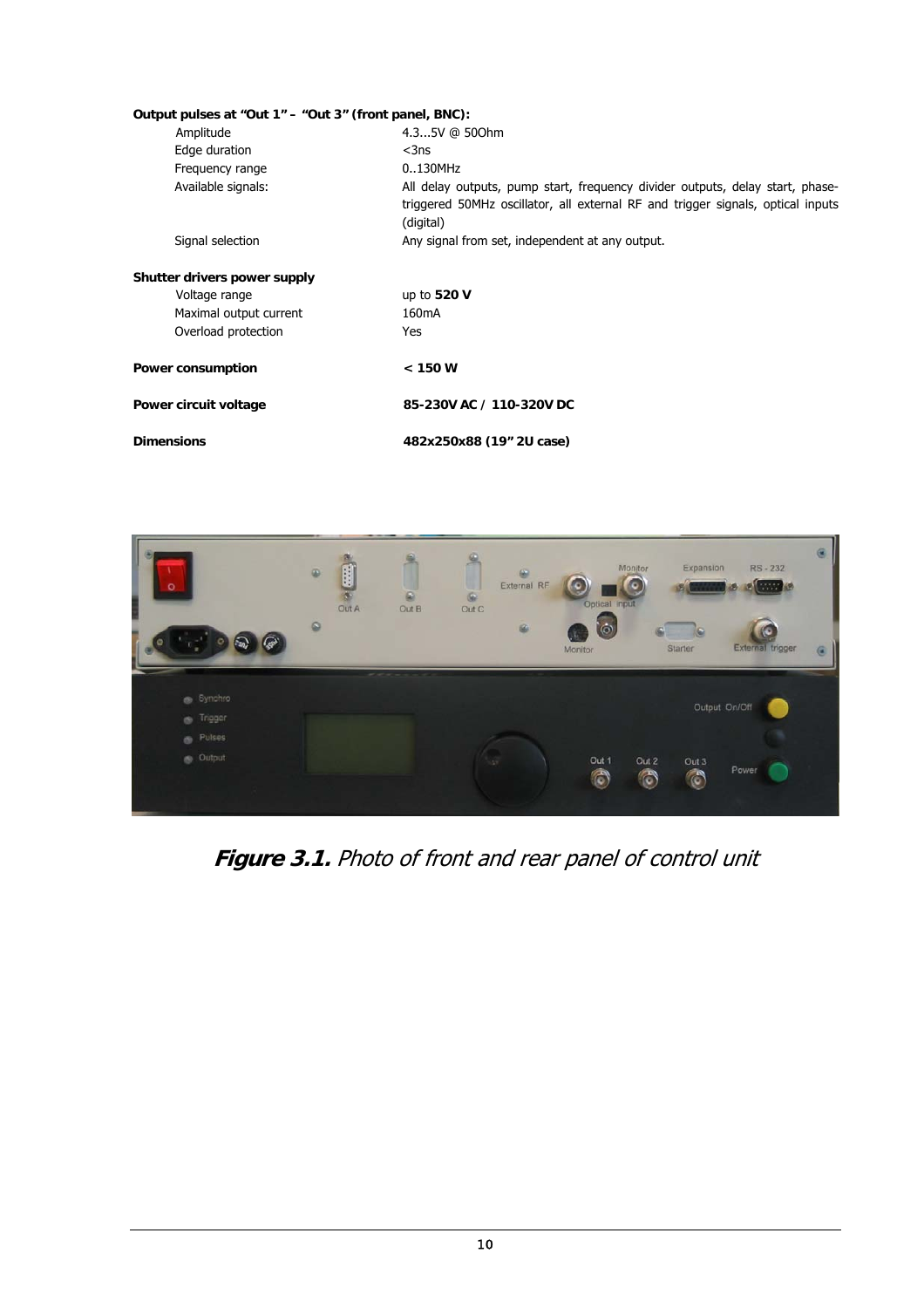## 6. DEVICE CONTROL

Almost all device settings are controlled with one knob. One can select parameter of interest with the help of hierarchical menus, which appears at LCD display. To choose desired item one must set cursor (black triangle at the left of the screen) at it and push the knob. Menu can be larger then the screen size, scroll bar at the right of the screen shows the proportion between visible and full size of menu and visible part position. Menu header is always at the top of the screen. When cursor is at the last menu item it can jump to the first item, and similarly at the first item, i.e. every menu have ring structure. There are two kinds of strings in menu: executable and non-executable. Cursor stops only at executable strings.

### 6.1. EXECUTABLE STRINGS IN MENU

Each executable string can be of following five types.

**Menu.** Choosing of menu will cause the appearance of new menu. The string that was selected is now menu header.

**Command.** Choosing of command will cause some action, may be without any visible results (for example saving settings in non-volatile memory). The particular kind of command is "UpDir", which is the first item in all menus, except the main one. This command returns the previous menu to the screen.

**Two position switch.** After choosing of this item, it will be marked with a tick that indicates alternative state of a switch (string can also be changed). To return to initial state choose this item once more.

**Multiple-position switch.** After choosing of this item cursor goes one position right, what means switch modification mode. Now, knob rotation causes changing of the string without cursor movement, i.e. changing of switch position. New selection actually comes into effect only after leaving modification mode. To leave this mode push the knob.

**Parameter.** This type is just like previous one. To change parameter value one must choose it, then modify it and push the knob once more to leave modification mode. In fact, all parameters in microcontroller systems are discontinuous, so parameter is changed by steps. To change it by the least steps rotate the knob slowly an carefully. When the knob speed increases, each knob (encoder) step causes multiple parameter steps to make large changes more convenient. Maximal speed is reached at approximately 2 revolves per second, faster knob rotation can even cause some decrease of parameter speed due to software filtering.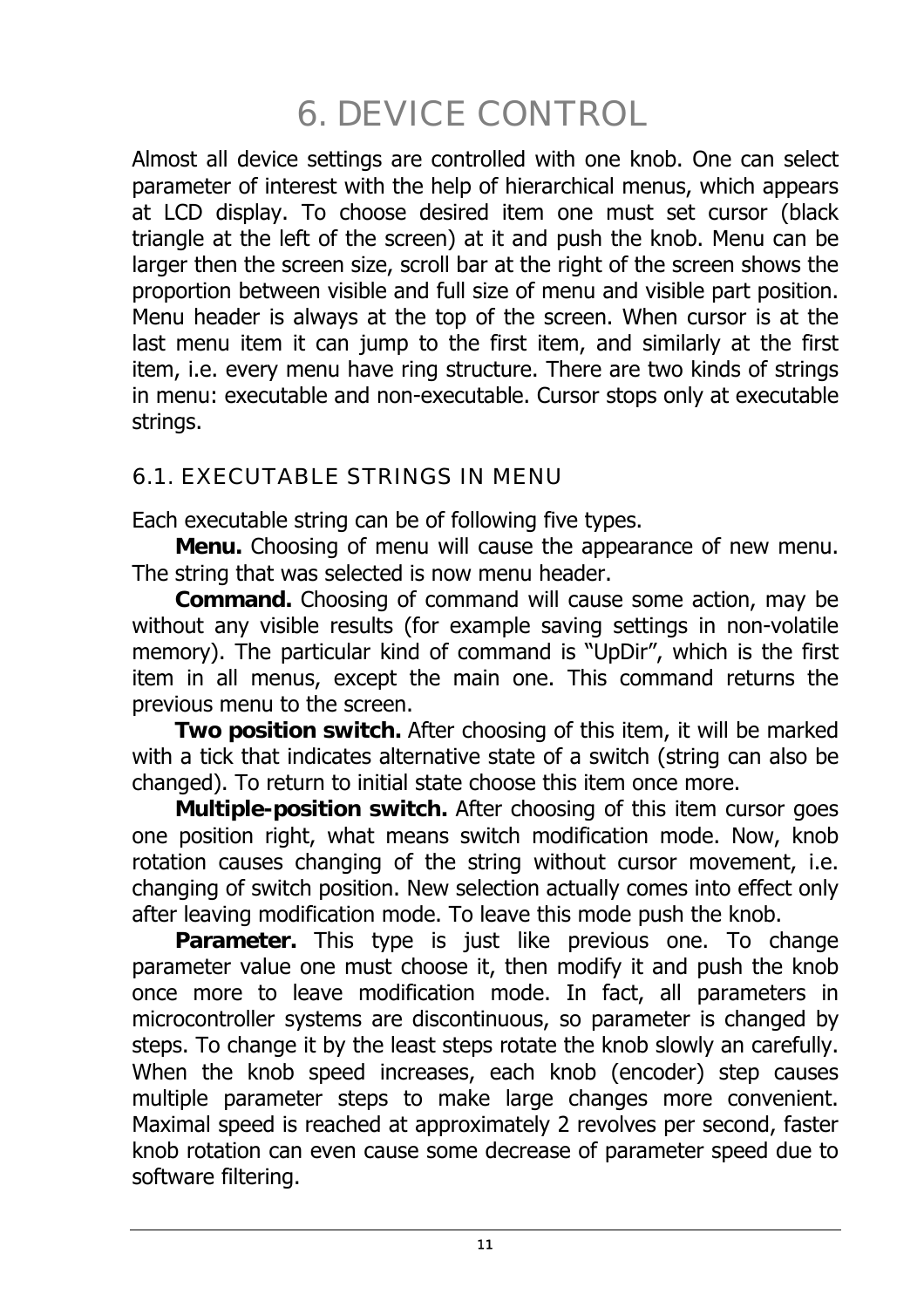### 6.2. LED DESCRIPTION

Four LED at the left of front panel are used for fast system diagnostics. More detailed description of their meaning is given below.

**"Synchronization"** – This LED is green when synchronization is OK. Orange means that synchronisation signal is present, but unstable, red – synchronization signal takes place from time to time. No illumination means no signal. This LED represents only the state of signal, which is chosen for delay start time reference. Other RF signals are not taken into account, but can be used (for example for frequency dividing).

**"Triggering"** – Orange means that new triggering signal came before time-out period passed, i.e. triggering frequency is too high or triggering pulse edges are improper. Green means OK, no illumination means no signal.

**"Pulses" –** Indicates with green illumination the presence of delayed pulses, availability of both synchronization and triggering signals is necessary. Orange means that some delay channels gives no pulses, this can occur in following cases.  $1<sup>st</sup>$  -during fine sweep re-calibration reference voltage is over the limit, so delay channel produce no pulses.  $2<sup>nd</sup>$  -in single shot and thinned modes selected channels produces pulses not after every triggering, but under special conditions. Red means no output pulses.

**"Power"** – Green means, that at least one HV power supply is on. Yellow means, that at least one HV power supply is intended to be on, but all supplies functioning is forbidden. Red means no supplies is on, but functioning is forbidden. No illumination - no supplies is on, functioning is permitted.

### 6.3. MENU DESCRIPTION

To switch the device on turn on main power switch on the rear panel and after a few seconds push button "Power" on the right-bottom of front panel. After that main menu entitled "Welcome" is shown. It contains items, listed below.

**"Delay channels"** – Menu – Contains four submenus entitled "Channel X" for each of five delay channels and submenu "Pump start". These menus takes possibility to adjust delay values, HV power supply voltages and switch on and off these supplies independently for each channel . (See below)

**"Monitor outputs"** – Menu – Contains three switches for BNC outputs at the front panel (marked "Out1"-"Out3") and three for "Expansion" socket outputs. (See below)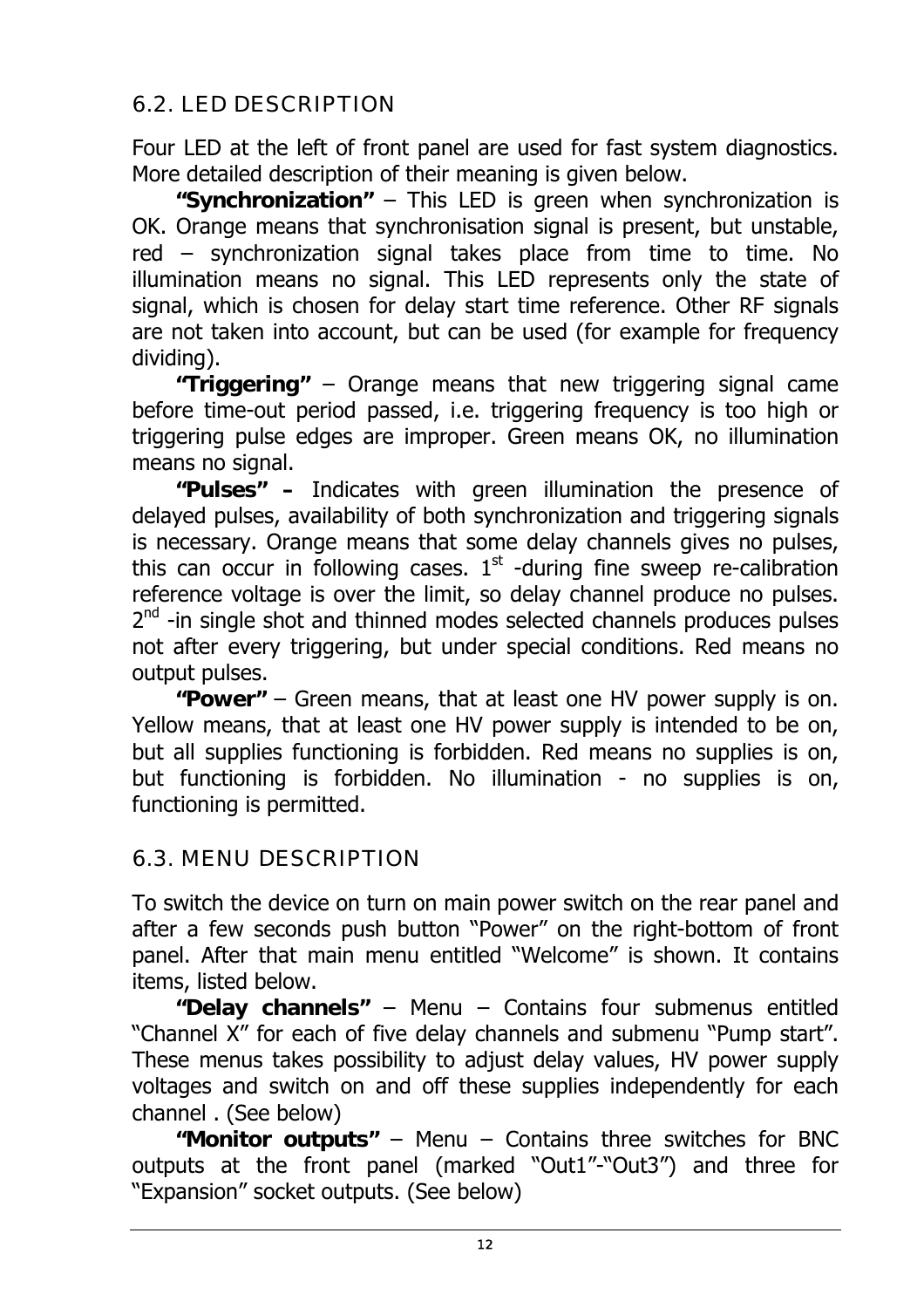**"Saving/Loading"** – Menu – Takes possibility to save and restore current settings into non-volatile memory. Note that memory block 0 is used for automatic saving during device shutdown and is automatically restored at system start.

**"Synchronization"** – Menu – Contains all RF synchronization and triggering adjustment. (See below)

**"Service"** – Menu – Takes possibility to set RS-232 port baud rate, display backlight brightness and adjust starter settings.

**"Shutdown" –** Command – switches the device off. Before switching off all current settings are stored in non-volatile memory block 0. To avoid this storing one can use "On/Off" button. To switch off the device press the button and left it pressed for at least 4 seconds. In 2 seconds after button will be released device will be off.

**"Channel X"** – Menus – Contains rough and fine delay settings (for all five channels) and HV power supplies settings (only for channels 0-2). Note, that device can include not all three HV supplies. Each delay channel consists of two parts: digital delay with 20ns step and 80us (12 bit) range, and analogue one with approximately 40ns range and approximately 15ps step. Total delay is the sum of minimal delay (approx. 40ns with  $\langle$ 1ns mismatch between channels – not indicated), digital delay and analogue delay. Range for analogue delay can vary from channel to channel due to digital method of calibration. "HV key off/on" switch at the bottom of menu really switch supply on only if global permission is present. This global permission is controlled with "On/Off" button: short pressure (from 0.3s to 4s) toggles it on and off. Current state of global permission is indicated at "Power" LED, the presence of red colour means that supplies working is forbidden. Otherwise, the presence of HV key start pulses (DB-9F sockets marked "OutA" - "OutC" at the rear panel) depends only on "HV key off/on" switch state. This switch has no action on signals at monitor outputs ("Out1" – "Out3" at front panel). "With skipping"/"Without skipping" switch allows one to override "Operating mode" settings for this channel and force it to "Normal" mode.

The **"Pump start"** menu contains following items:

**"Compensation mode" –** Switch, that chooses one of three possible modes of operation: "Compensation off" – delay start and pump start occurs simultaneously, except fine delay of pump start; "Manual adjust" – delay between pump start and delay start is set manually with "Additional delay" parameter; "Auto adjust" – requires additional photosensor to determine internal delay of pump laser. The last mode is useful only for pump lasers with large and time dependent delay from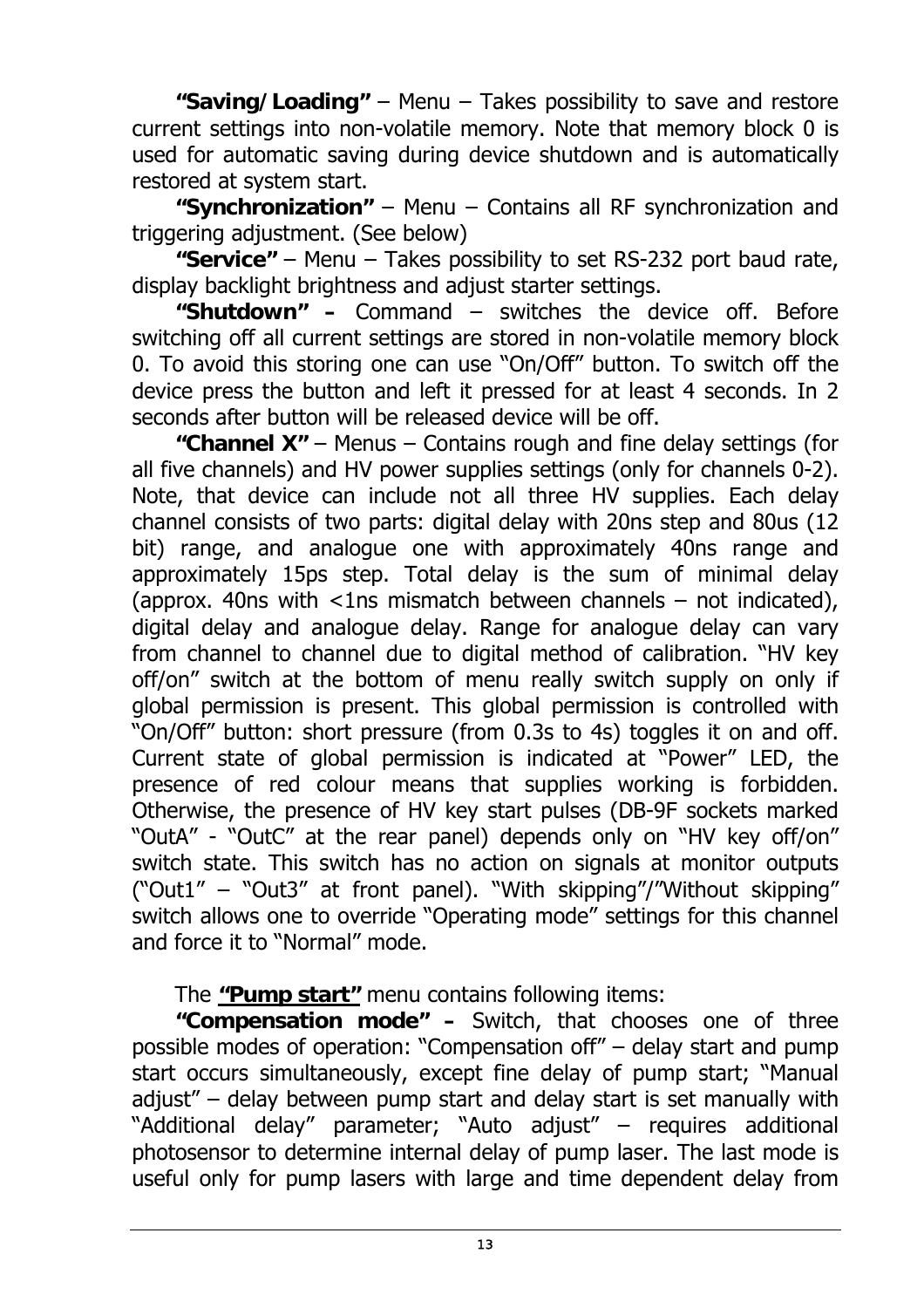triggering to optical pulse, like some with acousto-optical Q-switch. This delay is measured and delay start is automatically adjusted to keep time between delay start and pump optical pulse. This time can be both positive and negative, but delay start cannot precede to pump start. This auto-adjust scheme is a digital one, so in fact it cannot compensate drifts less then one period of delay line clock (10ns or RF period)!

**"Additional delay"** – Takes effect in "Manual adjust" mode only. The number is true microseconds when "Delay clock" is 100MHz crystal, indicates a quantity of RF periods otherwise (1 discrete=1 period, decimal point must be ignored).

**"Delay shift"** – Takes effect in "Auto adjust" mode only. Units – like "Additional delay". Delay from pump start to delay start is bounded below to 2 clocks of delay line without any warning!

**"Delay clock"** – Selects clock source for delay line. Two sources are possible: 100MHz crystal and current RF clock (the same as system RF synchronisation signal, see menu "Synchronization" below).

**"Fine delay"** – Lets to introduce delay up to approx. 40ns in  $\sim$ 10ps steps to optimise amplifier performance. Is active in all three modes of operation. Have no effect on delay start position, i.e. only a front of pump start pulse changes its position.

**"Interlock off/on"** – Switches interlock on and off. This interlock prohibits only pump start generation, when current RF synchronisation signal is bad for approximately 100ns. Interlock has no effect on other pulses.

**"Interlock time"** – Time before interlock recovery. If current RF synchronisation signal have no failures for this time, pump start pulse is restored.

**"Out X Selection"** – Switches – Controls "Out1"-"Out3" and "BackOut1"-"BackOut3" outputs. Signal at any of these three outputs can be independently chosen from the same set. This signal set includes:

Four delay channels output pulses.

Pump start pulse.

Delay start: rising edge at delay start (tied to RF synchronization), falling edge at delay time-out end (this moment is not quite stable).

Two built-in frequency dividers output signals. (See below)

External triggering signals, both from BNC socket (marked "External trigger" – rear panel) and from pin 12 DB-15F socked (marked "Expansion" – rear panel).

External RF synchronization signals, both from BNC socket (marked "External RF" – rear panel) and from pin 4 DB-15F socked (marked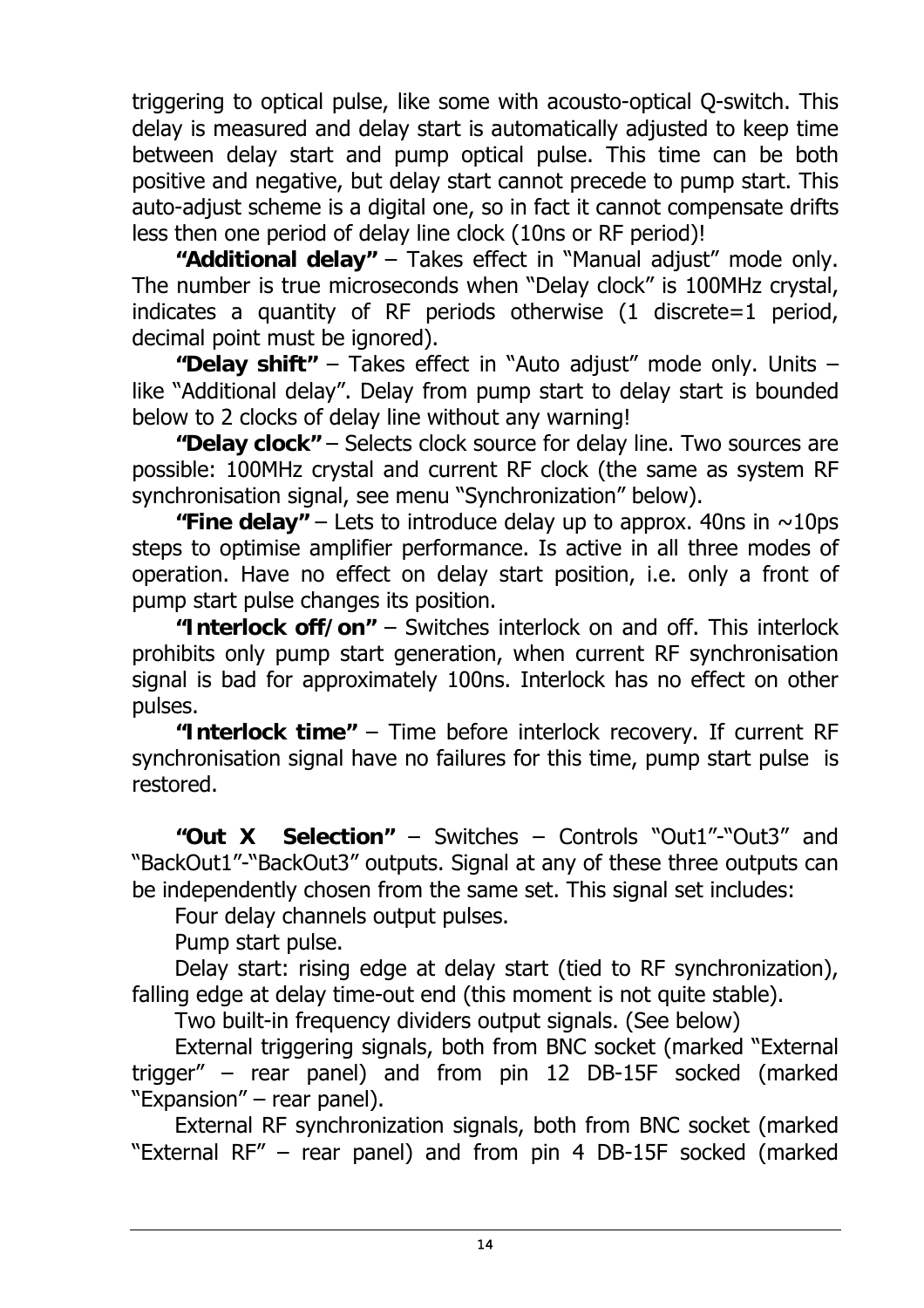"Expansion" – rear panel). Note, that monitor outputs have less bandwidth, then "External RF" input.

Signal from optical input: Note, that this is *digital* signal with standard high and low levels (as mentioned above RF signals). To see optical analogue signal use optical monitor output (rear panel).

Phase-triggered 50 MHz oscillator ("PT oscillator"). This signal starts at delay start and goes on up to delay time-out end. Initial phase of it is tied to RF synchronization signal.

Pump delay auto-compensation photosensor (not available on BackOut3, the output in auto-compensation mode is used for powering photosensor).

Note: Front BNC outputs have 50 Ohm load capability, but back outputs are intended for series line matching (50 Ohm output impedance).

The **"Synchronization"** menu contains following items:

**"Triggering" –** Switch, that lets to chose one from four triggering sources: two external and two outputs of built-in frequency dividers**.** 

**"Adjustments"** – Menu – External triggering and synchronization inputs adjustments (see below).

**"Rising edge/Falling edge"** – Switch for proper triggering edge selection.

**"RF synchronization"** – Switch – If option "None" is chosen delays start immediately after proper triggering edge came. In other cases triggering is double-synchronised to RF signal, chosen with this switch, to provide proper phase of all delay outputs. The set of RF signals includes two external, optical and internal 100MHz crystal oscillator.

**"Frequency divider 0 and 1"** – Menus – Built-in frequency dividers adjustment (see below).

**"Skipping"** – Menu –Skipping modes and signals control (see below).

The **"Adjustments"** menu contains following items:

**"Trigger threshold"** - External BNC threshold adjustment, varies from  $-3$  to  $+3$  Volts.

**"Input coupling"** – Switches external triggering input between AC and DC coupling.

**"Attenuation"** – Switch –In 1:10 position trigger threshold value must be multiplied by 10.

**"Input impedance"** – Switches on 50 Ohm matching load. In "2/20 kOhm" position input impedance depends on attenuation (approximately 2 kOhm at 1:1 and 20 kOhm at 1:10 attenuation).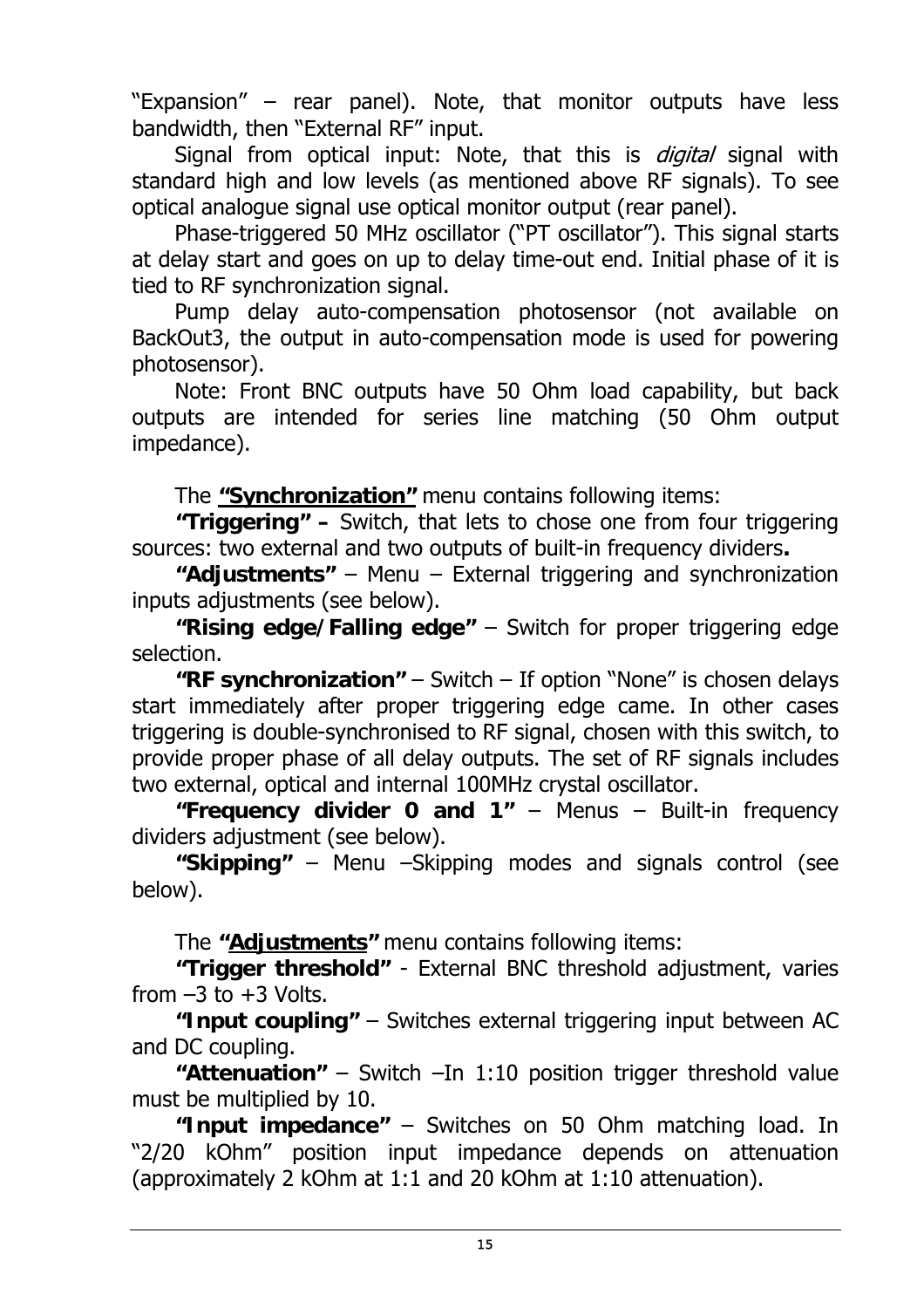**"RF threshold"** – Sets (in arbitrary units) the threshold for external RF input. Can be adjusted to decrease jitter and interference sensitivity.

**"Optical threshold"** – The same adjustment for optical synchronization input.

The **"Frequency divider 0/1"** menus contain following items:

**"Signal to divide"** switch for choosing of divider input signal. External signals: RF synchronization and trigger, optical and internal 100MHz are available.

**"Divider 0 and 1 prescaler"** – Before main divider, input frequency can be pre-divided to 16, 256 or 4096. Note, that pre-divider value acts on divider output pulses – pulse width is equal to one period of pre-divided frequency. If prescaler value is 1 no pre-divider is used, in this mode frequency range is narrower.

**"Divider 0 and 1"** - divider value itself.

The **"Skipping"** menu contains following items:

**"Operating mode"** – Switch – There are five modes of operation:

"Normal" - all triggering pulses (except frequency overrun case) causes output pulses at all delay channels. Every triggering pulse is tied to RF synchronization and then causes delay start (see fig. 2.13).



**Figure 3.2.** "Normal" operation mode of control unit description.

"Skipped" – some channels works every time, some only after additional skipping signal, this selection can be done in "Channel X" menu. One can chose one of four skipping signal source: two external trigger signals and two frequency dividers. Triggering pulses acts one time after skipping signal leading edge if "Single mode" is chosen or given number of times if "Burst mode" (see fig. 2.14).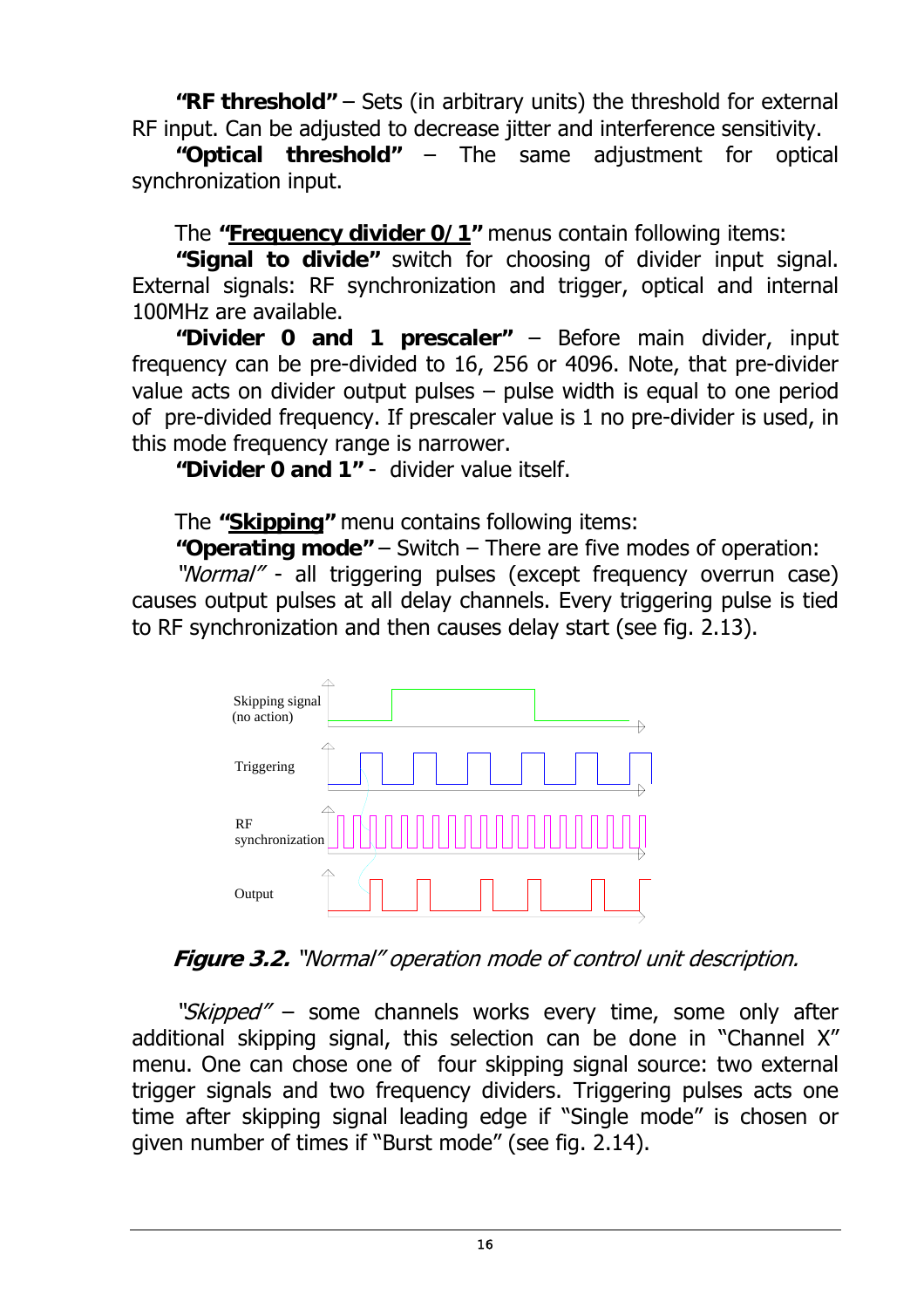

### **Figure 3.3.** "Skipped" operation mode of control unit description.

"*Enabled"* – triggering pulses acts only if skipping signal has high level, skipping signal is sampled on triggering active edge (see fig. 2.15).



**Figure 3.4.** "Enabled" operation mode of control unit description.

"*Single shot async.*" – like "Skipped" mode, but skipping signal is generated by software. Single shot can be executed from menu ("Single shot" command) and through RS-232 interface from computer.

"Single shot sync." – the combination of "Skipped" and "Single shot async." modes: delay output is allowed only after enabling signal (see "Skipped") next nearest to single shot command from software.

"**Skipping signal**" – Switch - Skipping signal source selection. "Channels off" selections disables all channels with "With skipping" settings in all operating modes except "Normal".

"**Single shot**" – Command – Acts only in one of the two Single shot modes. Generates beep after execution.

"**Single mode/Burst mode**" – Switch – Enables generation of preset number of output pulses after every leading edge of skipping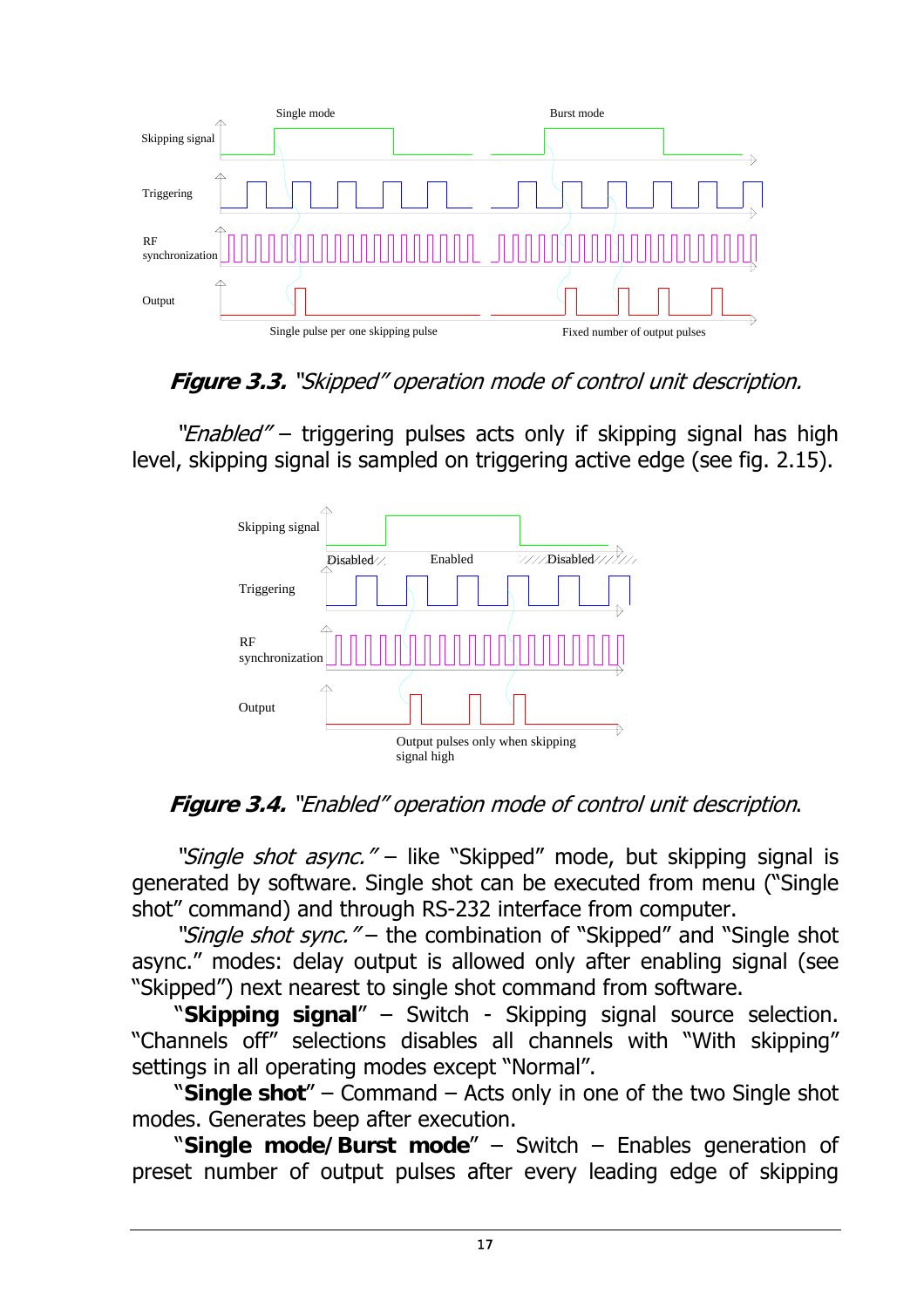signal. Acts only in skipped and single modes (both asynchronous and synchronous). Pulse sequence can last after skipping signal goes low.

"**Burst length**" – Parameter – Pulse quantity in one burst, can vary from 1 to 255.

The "**Starter adjust**" menu contains following items:

"**Starter amplitude**" – Adjusts the amplitude of starter motion.

"**Starter off/on**" – Enables and disables starter function. If enabled, optical RF input is monitored. If signal failure takes place in approximately 0.5sec, system begins to move starter, making one attempt to recover mode-locking in two seconds. When succeed, further attempts breaks off.

"**Manual trigger**" – Once triggers starter independently of "Starter off/on" switch position.

"**Starter speed**" – One of the four starter speed can be chosen: 1 is the slowest, 8 is the fastest.

"**Attempts qty**" – Maximal starter attempts quantity. If all of them take no effect, the apparatus emits beep noise and discontinue to move starter. Starter is re-enabled under two conditions: 1.One can switch it off and on; 2. If Optical RF signal is free of failure about 1 second.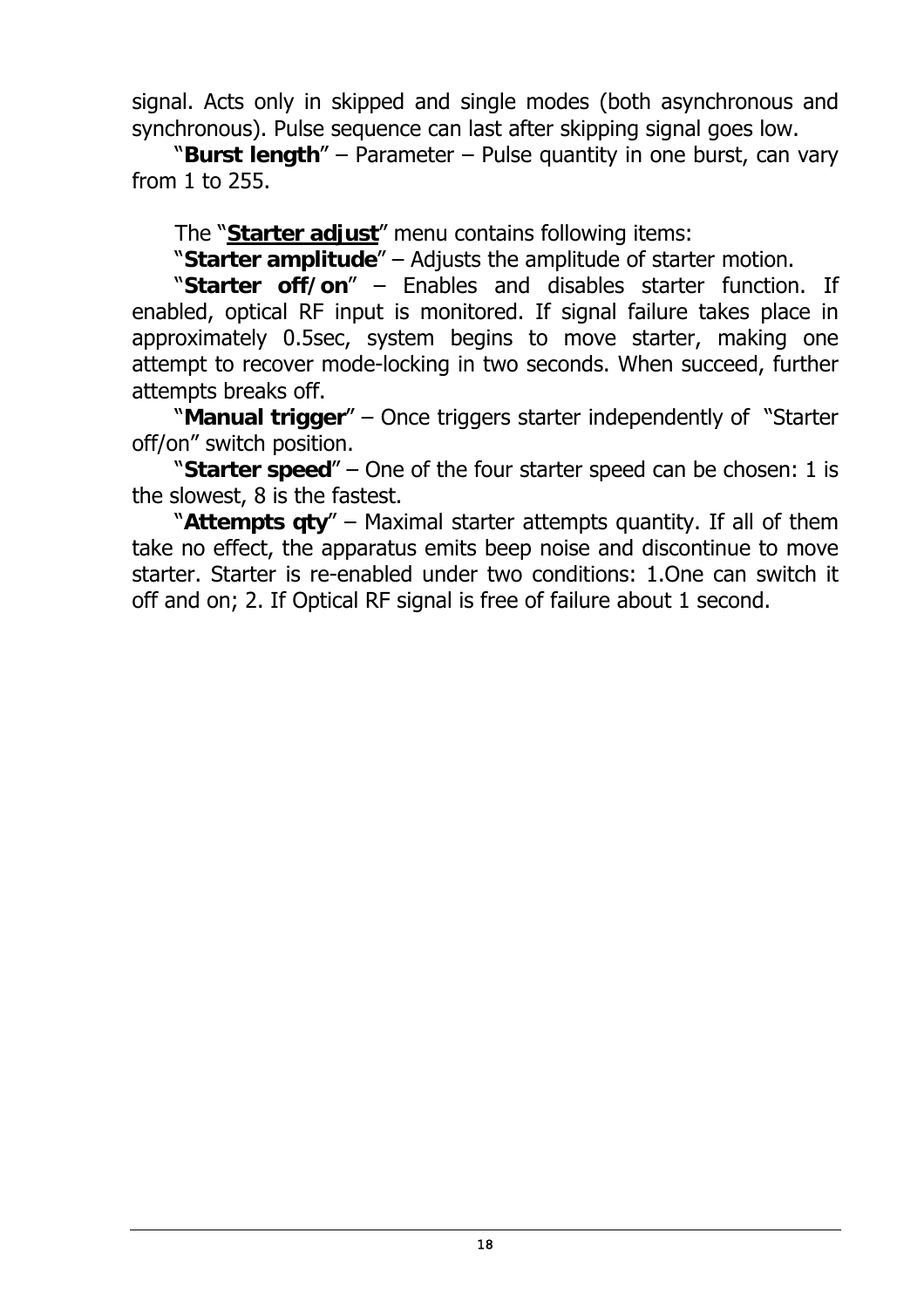# 7. ALIGNMENT

For aligning the pulse picker you will need:

- fast oscilloscope (time-division range: 200-500 MHz, sensitivity: 0.01 V/div., external trigger input);

- fast photodetector with frequency bandwidth no less than 0.1 GHz;

- IR viewer.



Figure 4. Pulse picker external view.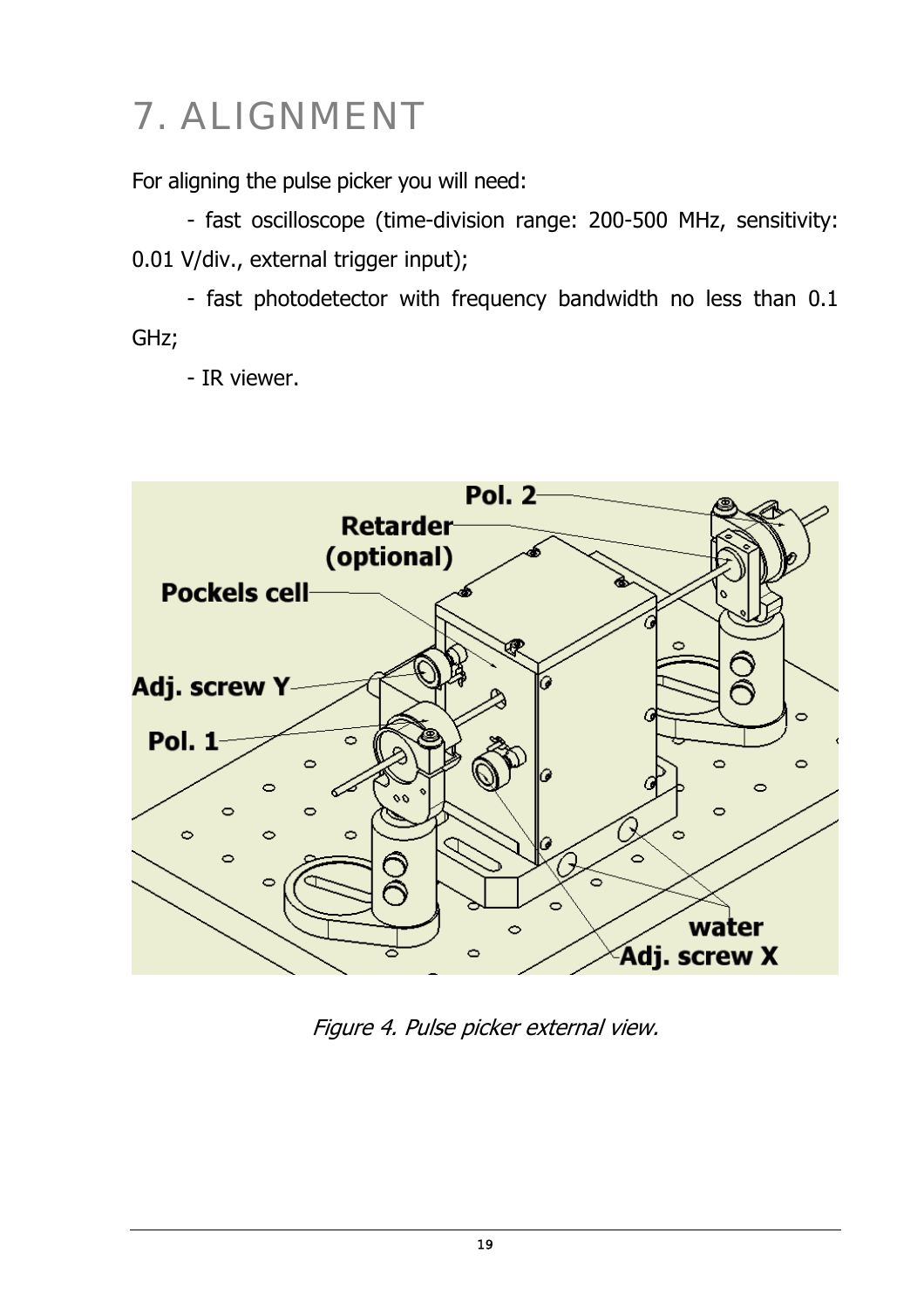### 7.1 OPTICAL PART OF PULSE PICKER ALIGNMENT

- 1. Install the polarizer  $N^{\circ}$  1 (Figure 4, Pol.1) on the optical table. The optical beam should pass through the center of the aperture. Align the polarizer around its vertical axis until the reflected beam from the front surface of the polarizer is reflected backwards (in the vertical plane). Loosen the screw and set the polarizer so as to bring the polarization axis to horizontal position.
- 2. Install the polarizer  $N^{\circ}$  2 (Figure 4, Pol.2) on the table, similarly to polarizer №1 (Pol.1). The beam should also go right through the center and reflect backwards. Loosen the screw; bring the polarization axis to vertical position.
- 3. Install the screen behind the polarizer № 2. Use the IR viewer to find the beam position. You will see the beam spot on the screen. Mark this position. Rotate polarizer № 2, until full beam suppression is reached.
- 4. Install the Pulse Picker on the table. The beam should go through the centers of both apertures. By rotating the adjustment screws (Adj. Screw X and Adj. Screw Y) align the back reflection. Place the diffuser between the polarizer  $N^{\circ}$  1 and the shutter (you may use a mat plate or a piece of paper for optic cleaning). You can observe a picture like "Maltese Cross" in a form of a cross on the screen as shown on Fig. 5 (use the IR viewer, you can see only central part). Move the cross to the place where the beam was by rotating the adjustment screws (Adj. Screw X and Adj. Screw Y).
- 5. Put away the diffuser and slightly adjust the beam suppression after the shutter. If you can see the beam spot on the screen then you should minimize the beam intensity by rotating the adjustment screws (Adj. Screw X and Adj. Screw Y) within one turn.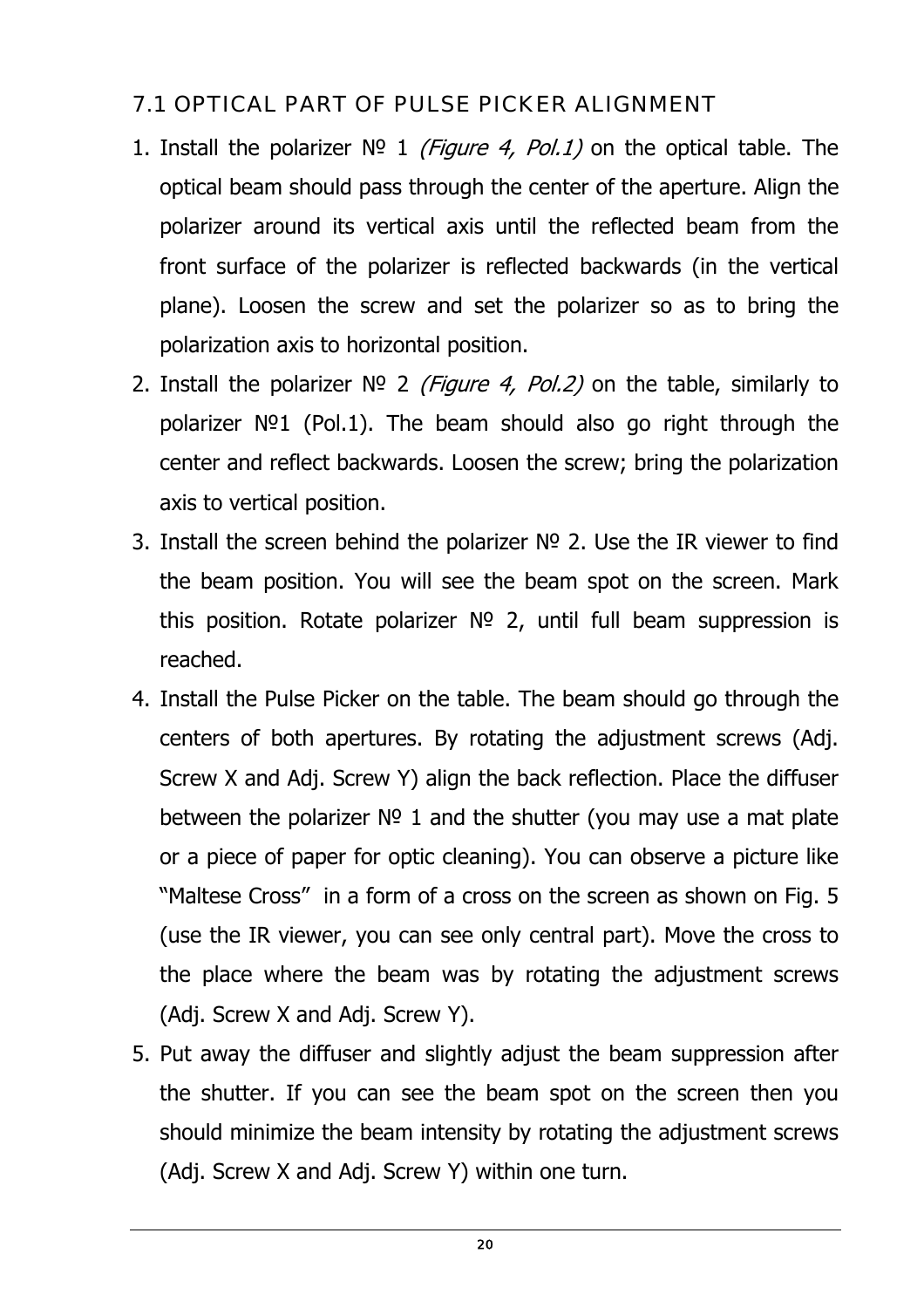

Figure 5. "Maltese Cross"

- 6. Turn on the control unit using "Standby" switch and "Power" button on the front panel.
- 7. In the menu section "Synchronization"  $\rightarrow$  "RF synchronization" choose "Optical visible".
- 8. Plug the fast oscilloscope (time-division range: 200-500 MHz) into the "Monitor" socket on the rear panel.
- 9. Plug one of the fiber cable connectors (one end) into the "Optical visible" on the back panel of the control unit.
- 10. Direct pulse radiation into the other fiber cable connector (the other end) (from optical pulse generator  $\approx$  30 - 120 MHz). The average power should be not more than 5 mW. You can observe the level of the streamed signal on the screen of the oscilloscope. For stable device operation the signal amplitude at the 50 Ohm oscilloscope input should be kept in the range of 200-1000 mV.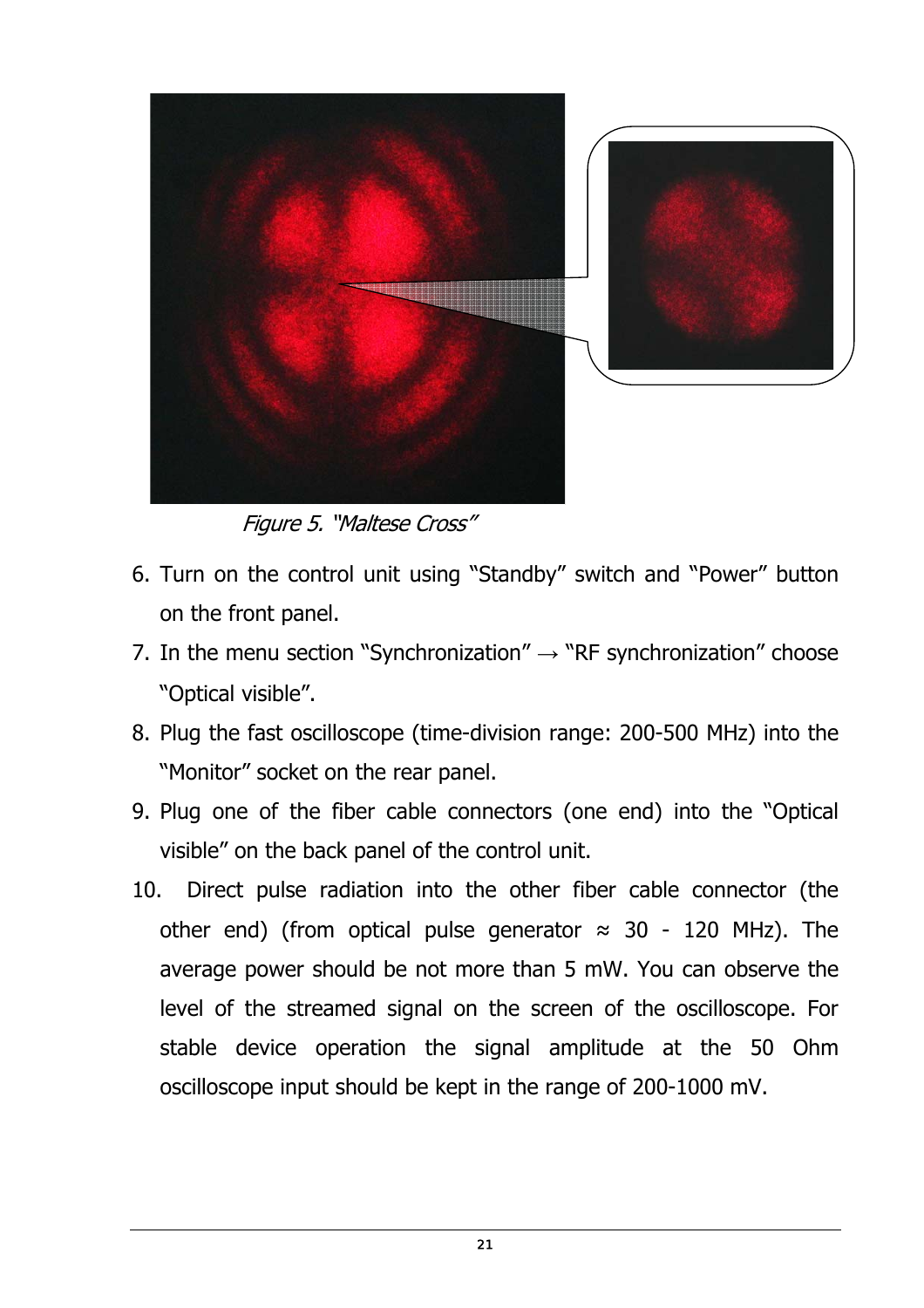### 7.2 ELECTRICAL PART OF PULSE PICKER ALIGNMENT

- 1. Turn on the control unit using "Standby" switch on rear panel and "Power" button on the front panel.
- 2. Trigger settings.
	- 2.1. Usage of internal trigger.
		- a) In the menu section "Synchronization"  $\rightarrow$  "Triggering" choose "Divider 0". In the menu section "Synchronization"  $\rightarrow$ "Frequency Divider  $0'' \rightarrow$  "Signal to divide" choose "100MHz crystal". The "Triggering" indicator on the front panel should become green.
		- b) Using "Divider 0 prescaler" and "Divider 0" adjust to the necessary repetition rate (for example,  $1kHz = 100$ MHz/256/390). The repetition rate can be changed in range of 10 Hz – 1 kHz for OG X-1-X (1 kHz) pulse picker version and 10 Hz – 25 kHz (for OG X-1-X (25 kHz) pulse picker version).

Note (only for OG X-25-X (25 kHz) pulse picker version): if you work with a repetition rate more than 10 kHz, it is important to chill the Pockels cell with water flow  $\sim$  2 I/min. Otherwise the device will overheat.

If you want to work with repetition range  $0 - 10$  Hz than:

- a) In the menu section "Synchronization"  $\rightarrow$  "Triggering" choose "Divider 1". In the menu section "Synchronization"  $\rightarrow$ "Frequency Divider  $0'' \rightarrow$  "Signal to divide" choose "100MHz crystal". In the menu section "Synchronization"  $\rightarrow$  "Frequency Divider  $1'' \rightarrow$  "Signal to divide" choose "Divider 0". The "Triggering" indicator on the front panel should become green.
- b) Using "Divider 0 prescaler" and "Divider 0" in the menu section "Synchronization"  $\rightarrow$  "Frequency Divider 0" set repetition rate of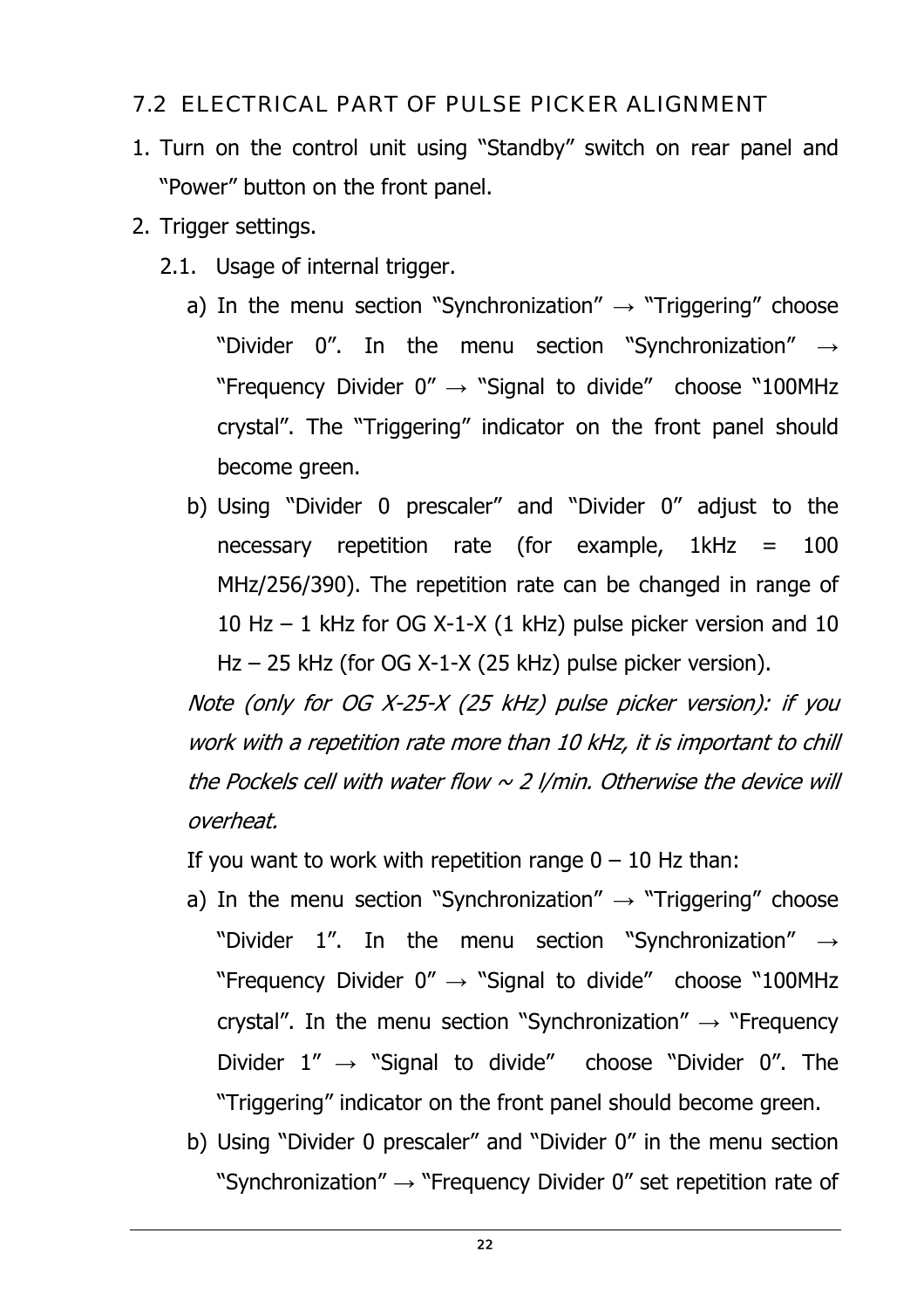signal to divide (for example, 100 MHz/256/3906 = 100 Hz). Using "Divider 1 prescaler" and "Divider 1" in the menu section "Synchronization"  $\rightarrow$  "Frequency Divider 1" adjust to the necessary repetition rate (for example,  $1 \text{ Hz} = 100 \text{ Hz}/1/100$ ).

2.2. Usage of external trigger.

In the menu section "Synchronization"  $\rightarrow$  "Triggering" choose "External trigger BNC", and plug the external pulse source to "External trigger" BNC connector on the rear panel (see page 9, "Trigger external BNC input"). The activation threshold and input types can be set up in the menu "Synchronization"  $\rightarrow$ "Adjustments".

- 3. Repeat steps 6-10 of paragraph 7.1.1.
- 4. In the menu section "Monitor outputs"  $\rightarrow$  "Out 1 selection" choose "Delay 1 output".
- 5. Plug the fast oscilloscope (time-division range: 200-500 MHz) into the "Monitor" socket on the rear panel. The pulse train amplitude on the 50 Ohm oscilloscope input should lie between 200 and 1000 mV.
- 6. Connect "Out 1" output on the front panel with the external synchronization input of the oscilloscope. Start the oscilloscope using the external synchronization mode.
- 7. Decrease jitter of the rising edge of the pulses on the screen of the oscilloscope changing the "Optical threshold" value in the menu "Synchronization"  $\rightarrow$  "Adjustments". Work until the "Synchronization" indicator on the front panel turns green. At the same time "Pulses" indicator should also be green.
- 8. Place the retarder ( $\sim \lambda/2$ ) between the pockels cell and the polarizer № 2.
- 9. Place the fast photodetector in the beam behind the pulse picker.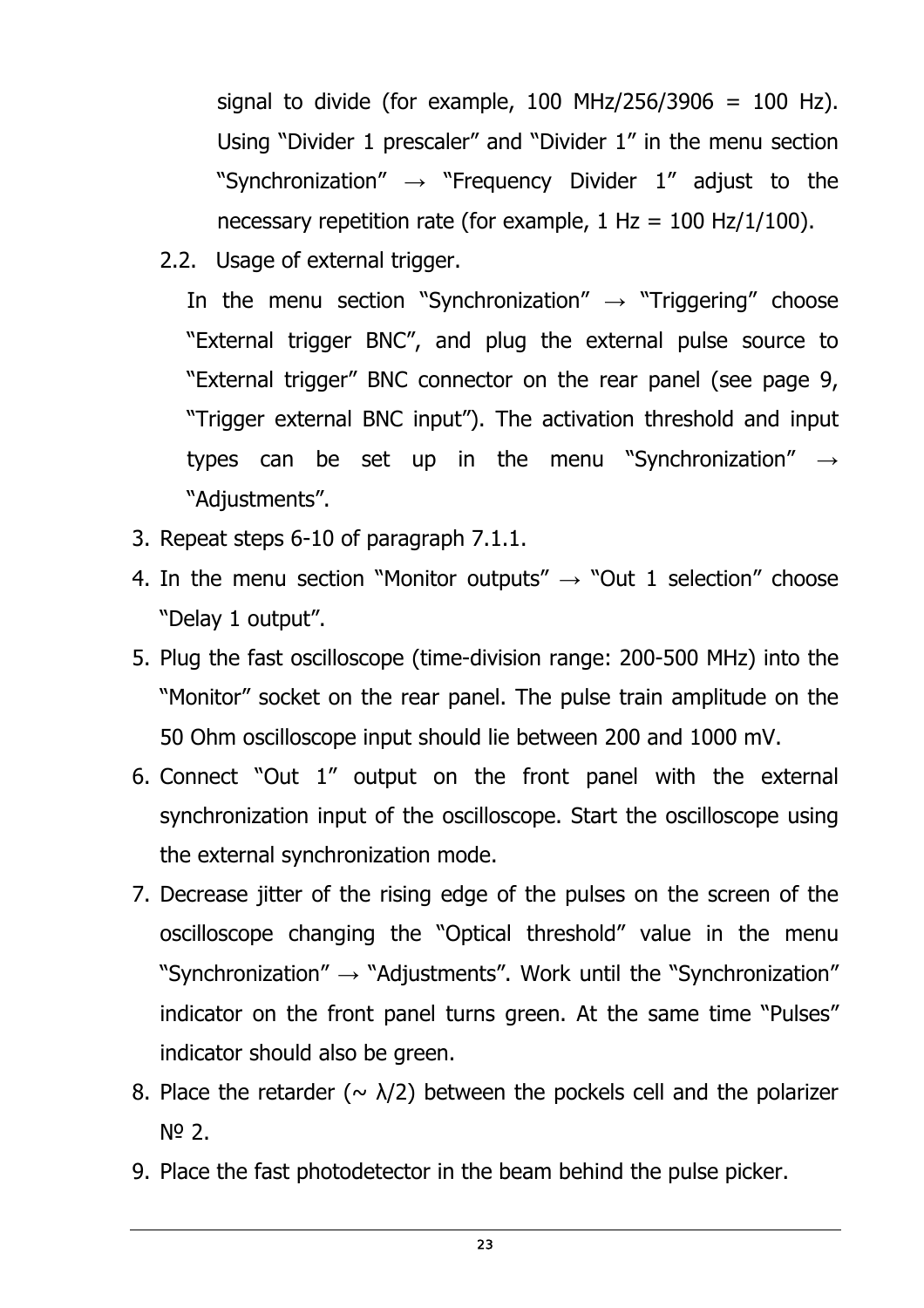- 10. Using your photodetector register the optical signal. Stream it to the oscilloscope input.
- 11. Put away the  $\lambda/2$  retarder.
- 12. Connect the control unit and pockels cell shutter (BNC and TNC connectors).
- 13. In the menu section "Delay channels"  $\rightarrow$  "Channel 1"  $\rightarrow$  "Delay 1 rough" set rough delay value to "00,14 µs" (because actuation time of the shutter is  $\sim$ 160-180 ns). Set fine delay value to "00,00 ns".
- 14. Connect the photodetector that is placed behind the pulse picker with the oscilloscope.
- 15. Turn on high voltage supply of the pulse picker using "Output On/Off" button. "Power" indicator should become green.
- 16. Increase roughly and finely the pulse picker start delay value in the menu sections "Delay channels"  $\rightarrow$  "Channel 0"  $\rightarrow$  "Delay 0 rough" and "Delay channels"  $\rightarrow$  "Channel 0"  $\rightarrow$  "Delay 0 fine". Find the optical pulse signal leaving the pulse picker.
- 17. Changing the fine delay value in the menu section "Delay channels"  $\rightarrow$  "Channel 0"  $\rightarrow$  "Delay 0 fine" to achieve maximum level of the signal on the oscilloscope.
- 18. The half-wave voltage setup.
	- 1. Step up the supply voltage of HV shutter to 500 V.
	- 2. Change finely the pulse picker start delay value in the menu sections "Delay channels"  $\rightarrow$  "Channel 0"  $\rightarrow$  "Delay 0 fine". The picked pulse amplitude change will be observed when changing the delay: amplitude increase to maximum, amplitude decrease, amplitude increase to maximum (see fig. 6, left picture). This effect is explained by the fact that a high-voltage pulse has an amplitude peak that exceeds the half-wave voltage value on the given